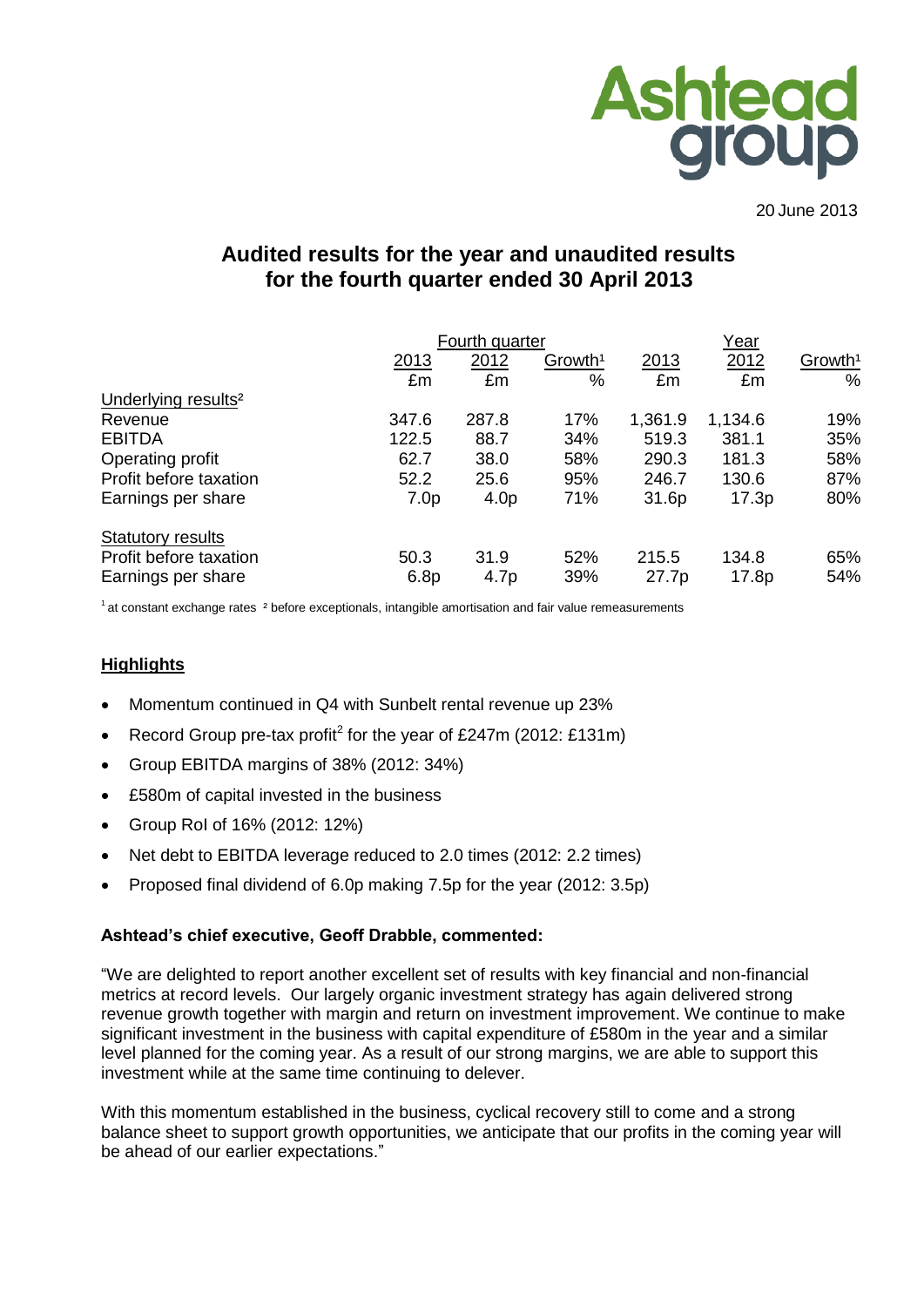Contacts:

Geoff Drabble Chief executive<br>
Suzanne Wood Finance director Finance Herberton (1980) 19726 9700 Brian Hudspith Maitland +44 (0)20 7379 5151

Geoff Drabble and Suzanne Wood will host a meeting for equity analysts to discuss the results at 9.30am on Thursday 20 June at the offices of Jefferies Hoare Govett at Vintners Place, 68 Upper Thames Street, London, EC4V 3BJ. This meeting will be webcast live via the Company's website at [www.ashtead-group.com](http://www.ashtead-group.com/) and a replay will be available from shortly after the call concludes. A copy of this announcement and the slide presentation used for the meeting will also be available for download on the Company's website. The usual conference call for bondholders will begin at 3pm (10am EST).

Analysts and bondholders have already been invited to participate in the meeting and conference call but anyone not having received dial-in details should contact the Company's PR advisers, Maitland (Astrid Wright) at +44 (0)20 7379 5151.

#### *Forward looking statements*

*This announcement contains forward looking statements. These have been made by the directors in good faith using information available up to the date on which they approved this report. The directors can give no assurance that these expectations will prove to be correct. Due to the inherent uncertainties, including both business and economic risk factors underlying such forward looking statements, actual results may differ materially from those expressed or implied by these forward looking statements. Except as required by law or regulation, the directors undertake no obligation to update any forward looking statements whether as a result of new information, future events or otherwise.*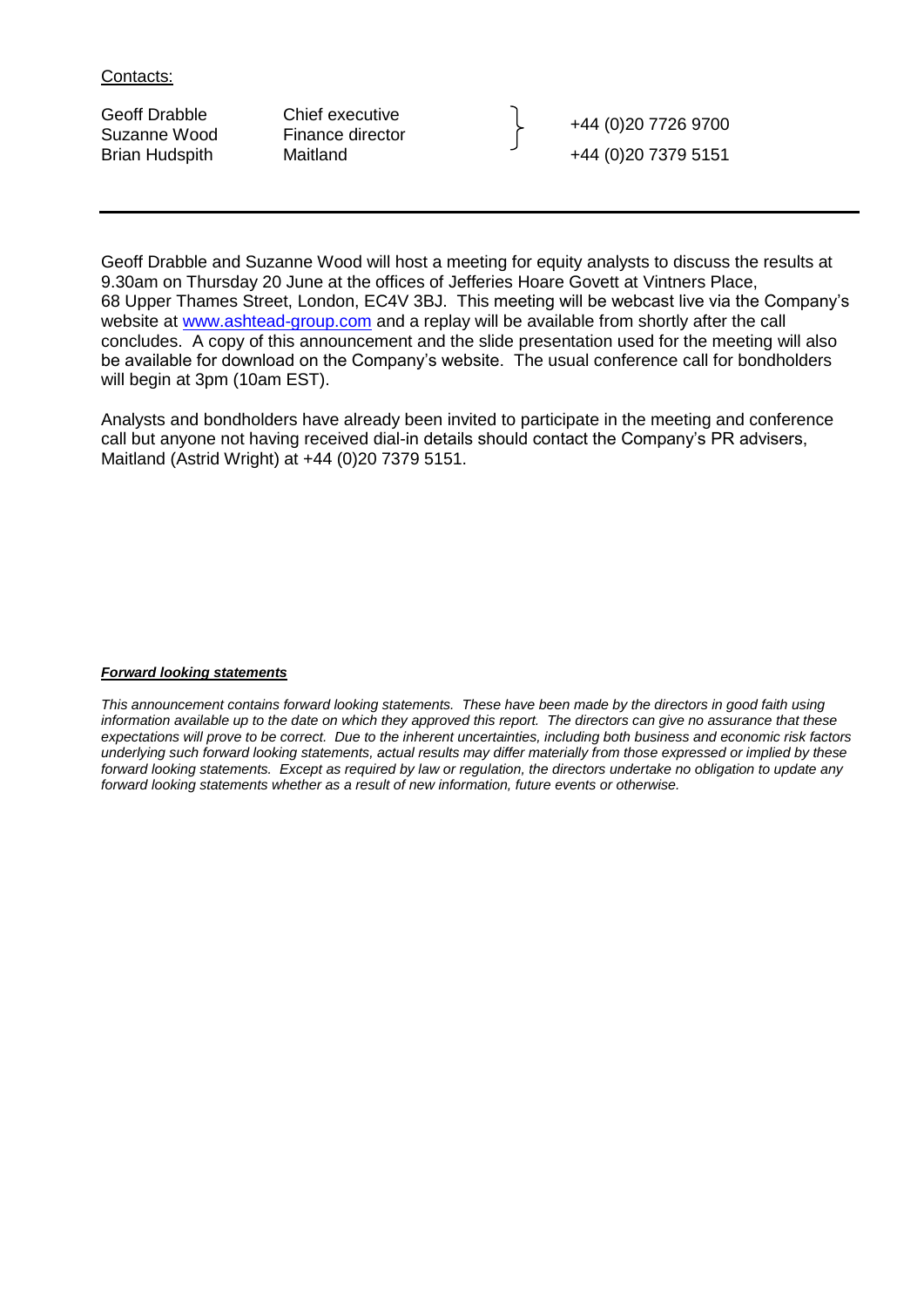## **Trading results**

|                                                                                                                                                                                                                                            |                             | Revenue                          |                                 | <b>EBITDA</b>                                 | Operating profit                                                            |                                                  |  |
|--------------------------------------------------------------------------------------------------------------------------------------------------------------------------------------------------------------------------------------------|-----------------------------|----------------------------------|---------------------------------|-----------------------------------------------|-----------------------------------------------------------------------------|--------------------------------------------------|--|
|                                                                                                                                                                                                                                            | 2013                        | 2012                             | 2013                            | 2012                                          | 2013                                                                        | 2012                                             |  |
| Sunbelt in \$m                                                                                                                                                                                                                             | 1,819.9                     | 1,506.6                          | <u>741.4</u>                    | 540.8                                         | 452.5                                                                       | 289.9                                            |  |
| Sunbelt in £m<br>A-Plant<br>Group central costs<br>Continuing operations<br>Net financing costs                                                                                                                                            | 1,155.8<br>206.1<br>1,361.9 | 945.7<br>188.9<br><u>1,134.6</u> | 470.9<br>57.6<br>(9.2)<br>519.3 | 339.4<br>49.5<br><u>(7.8)</u><br><u>381.1</u> | 287.4<br>12.2<br><u>(9.3)</u><br>290.3<br>(43.6)                            | 181.9<br>7.3<br><u>(7.9)</u><br>181.3<br>(50.7)  |  |
| Profit before tax, exceptionals,<br>remeasurements and amortisation<br>Exceptional items<br>Fair value remeasurements<br>Amortisation<br>Profit before taxation<br><b>Taxation</b><br>Profit attributable to equity holders of the Company |                             |                                  |                                 |                                               | 246.7<br>(18.0)<br>(7.4)<br><u>(5.8)</u><br>215.5<br>(76.7)<br><u>138.8</u> | 130.6<br>7.3<br>(3.1)<br>134.8<br>(46.3)<br>88.5 |  |
| <u>Marqins</u><br><b>Sunbelt</b><br>A-Plant<br>Group                                                                                                                                                                                       |                             |                                  | 40.7%<br>28.0%<br>38.1%         | 35.9%<br>26.2%<br>33.6%                       | 24.9%<br>5.9%<br>21.3%                                                      | 19.2%<br>3.8%<br>16.0%                           |  |

The fourth quarter saw a continuation of the strong performance seen during the rest of the year. In Sunbelt, rental revenue increased 23% as a result of having 18% more fleet on rent and a 6% year on year improvement in yield. A-Plant also experienced strong revenue growth of 11% due to increased fleet on rent and broadly stable yields.

For the year, Group revenue increased 20% to £1,362m (2012: £1,135m), reflecting the continued strong momentum in the business. This revenue growth, combined with ongoing operational efficiency and lower financing costs generated record underlying profit before tax of £247m (2012: £131m). Exchange rate fluctuations did not have a significant effect on year on year comparisons.

Sunbelt continues to drive the Group's performance. Rental revenue grew 21% to \$1,611m (2012: \$1,335m) driven by a 13% increase in average fleet on rent and 7% improvement in yield. Sunbelt's total revenue, including new and used equipment, merchandise and consumable sales, also grew 21% to \$1,820m (2012: \$1,507m). In difficult market conditions A-Plant performed well and delivered rental revenue growth of 9%. This was due to 11% more fleet on rent, which was partially offset by a 2% yield decline.

Sunbelt's strong revenue growth, combined with continued focus on operational efficiency, resulted in a 67% drop-through to profit. As a result, it recorded a record EBITDA margin of 41%. Sunbelt's operating profit of \$453m (2012: \$290m) also represented a record which is particularly encouraging as we still have cyclical recovery to come. A-Plant's EBITDA margin improved to 28% (2012: 26%), resulting in a satisfying growth in operating profit to £12m (2012: £7m).

Exceptional financing costs of £18m (including cash costs of £13m) related to the redemption of our \$550m 9.0% senior secured notes in July 2012. There is also a non-cash charge of £7m relating to the remeasurement to fair value of the early repayment options in our long term debt. This charge follows the recognition of a £7m credit related to the \$550m senior secured notes in Q4 last year which reflected our ability to issue similar debt at a lower interest rate as we did in June.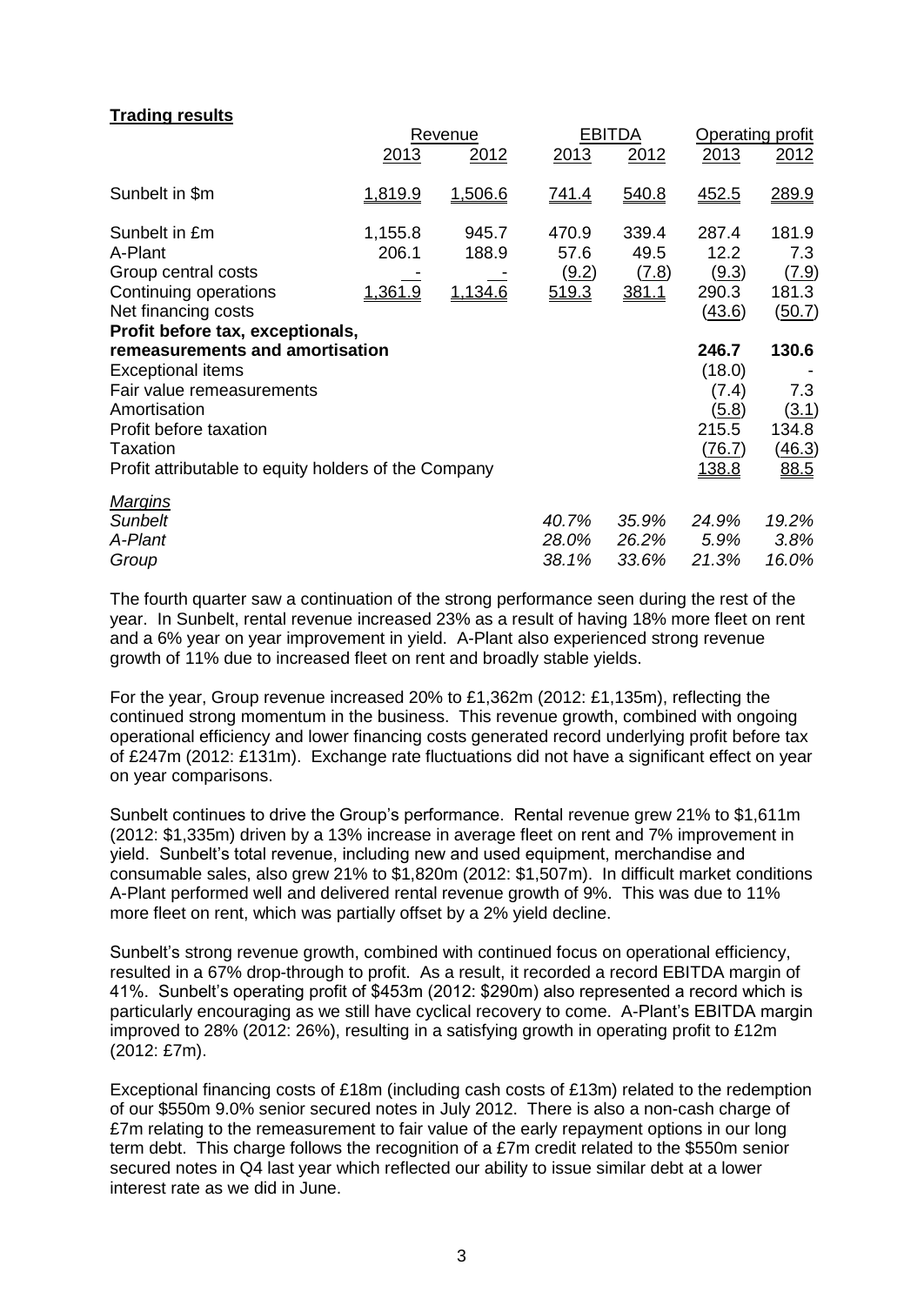As a result, statutory profit before tax was £216m (2012: £135m). The tax charge was 36% (2012: 34%) of the underlying pre-tax profit, reflecting the increasing proportion of US earnings which attract a higher tax rate. Underlying earnings per share increased 83% to 31.6p (2012: 17.3p), whilst basic earnings per share were 27.7p (2012: 17.8p).

## **Capital expenditure**

Reflecting the strong market conditions, we pulled forward around \$100m of capital expenditure into the fourth quarter. As a result, capital expenditure for the year was £580m (calculated at year-end exchange rates), of which £521m was rental fleet and the balance delivery vehicles, property improvements and IT. Disposal proceeds were £103m (2012: £90m), giving net capital expenditure of £477m (2012: £386m). At 30 April 2013 the Group's rental fleet at cost was £2.2bn with a reduced fleet age of 32 months (2012: 37 months). Sunbelt's fleet size at 30 April was \$2.9bn.

Our preliminary capital expenditure plan for next year is for gross additions of around £560m, a similar level to this year. However, we expect a greater proportion of next year's spend will be directed to growth rather than replacement as we keep fleet age broadly stable rather than continuing to de-age. As always, our capital expenditure plans remain flexible depending on market conditions and we will adjust our plans appropriately during the course of the year. This level of expenditure is consistent with our strategy at this stage in the cycle of investing in organic growth, opening greenfield sites and continuing to reduce our leverage.

## **Return on investment<sup>1</sup>**

Sunbelt's pre-tax return on investment(excluding goodwill) in the 12 months to 30 April 2013 continued to improve and reached 24.7% (2012: 19.5%), well ahead of the Group's pre-tax weighted average cost of capital. In the UK, return on investment (excluding goodwill) improved to 5.0% (2012: 3.2%). For the Group as a whole, returns including goodwill were 16.2% (2012: 12.0%).

## **Cash flow and net debt**

As expected, our debt increased during the year as we spent to renew and grow the fleet and made a number of bolt-on acquisitions. Despite spending more than twice depreciation on our fleet, this organic growth was broadly self-funded from cash flow with a net free cash outflow of only £34m (cash from operations less net capex, interest and tax). In addition, £34m was spent on acquisitions, whilst dividends paid totalled £20m.

Reflecting our strong earnings growth, net debt to EBITDA leverage reduced to 2.0 times (2012: 2.2 times) whilst, including a £39m translation increase, year-end net debt was £1,014m (2012: £854m).

The Group's debt package remains well structured to enable us to take advantage of prevailing end market conditions. The Group's debt facilities are committed for an average of 5 years. At 30 April 2013, ABL availability was \$667m, with an additional \$262m of suppressed availability - substantially above the \$216m level at which the Group's entire debt package is covenant free.

<sup>1</sup>Operating profit divided by the sum of the net tangible and intangible fixed assets, plus net working capital but excluding net debt, deferred tax and fair value remeasurements.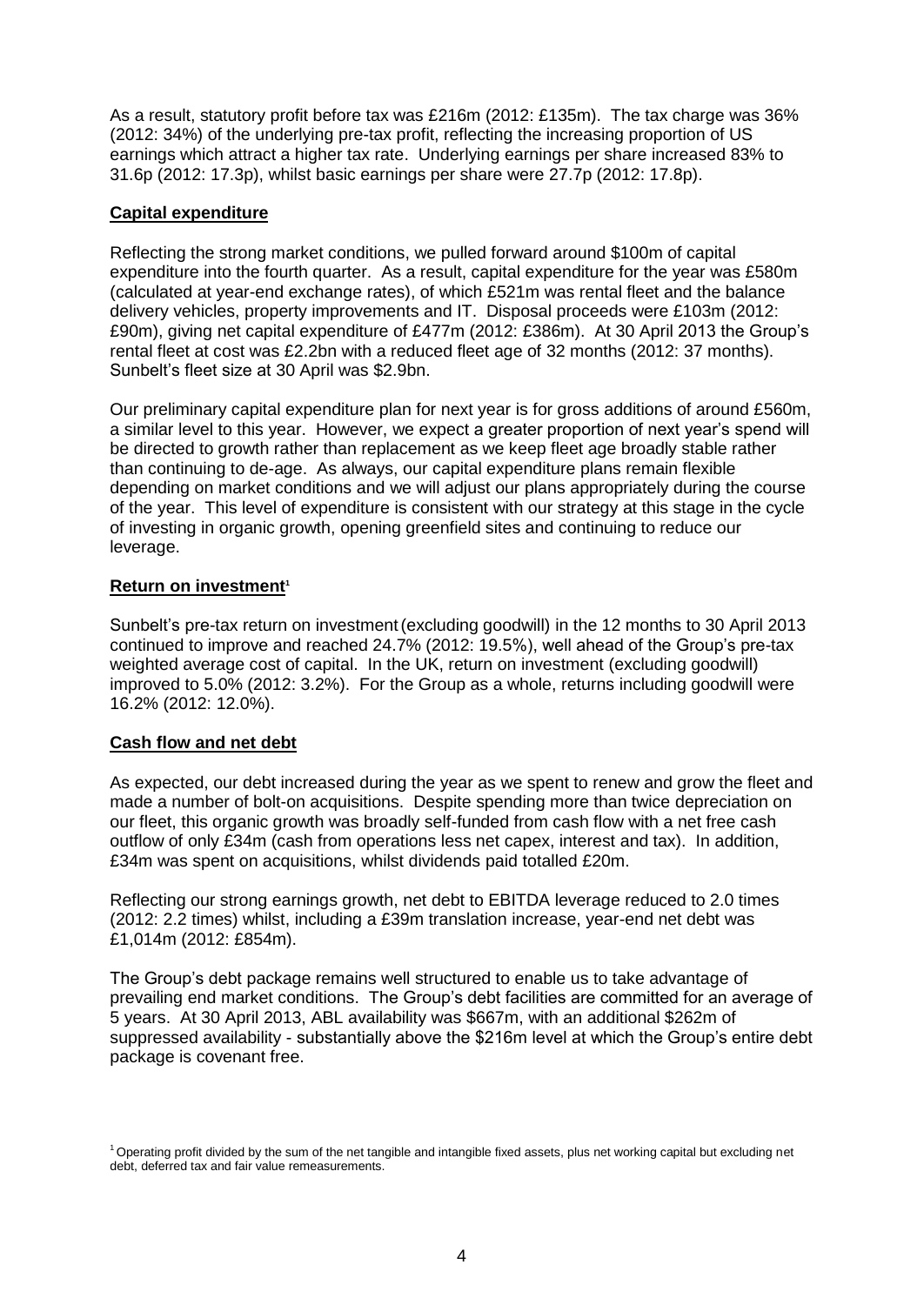## **Dividends**

In accordance with our progressive dividend policy, with consideration to both profitability and cash generation at a level that is sustainable across the cycle, the Board is recommending a final dividend of 6.0p per share (2012: 2.5p) making 7.5p for the year (2012: 3.5p). If approved at the forthcoming Annual General Meeting, the final dividend will be paid on 6 September 2013 to shareholders on the register on 16 August 2013.

#### **Current trading and outlook**

The strong momentum developed in the past year has continued in May. With this momentum established in the business, cyclical recovery still to come and a strong balance sheet to support growth opportunities, we anticipate that our profits in the coming year will be ahead of our earlier expectations.

#### **Directors' responsibility statement on the annual report**

The responsibility statement below has been prepared in connection with the Company's Annual Report & Accounts for the year ended 30 April 2013. Certain parts thereof are not included in this announcement.

"The Board confirms to the best of its knowledge:

- a) the consolidated financial statements, prepared in accordance with IFRS as issued by the International Accounting Standards Board and IFRS as adopted by the EU, give a true and fair view of the assets, liabilities, financial position and profit of the Group; and
- b) the Directors' Report includes a fair review of the development and performance of the business and the position of the Group, together with a description of the principal risks and uncertainties that it faces.

By order of the Board 19 June 2013"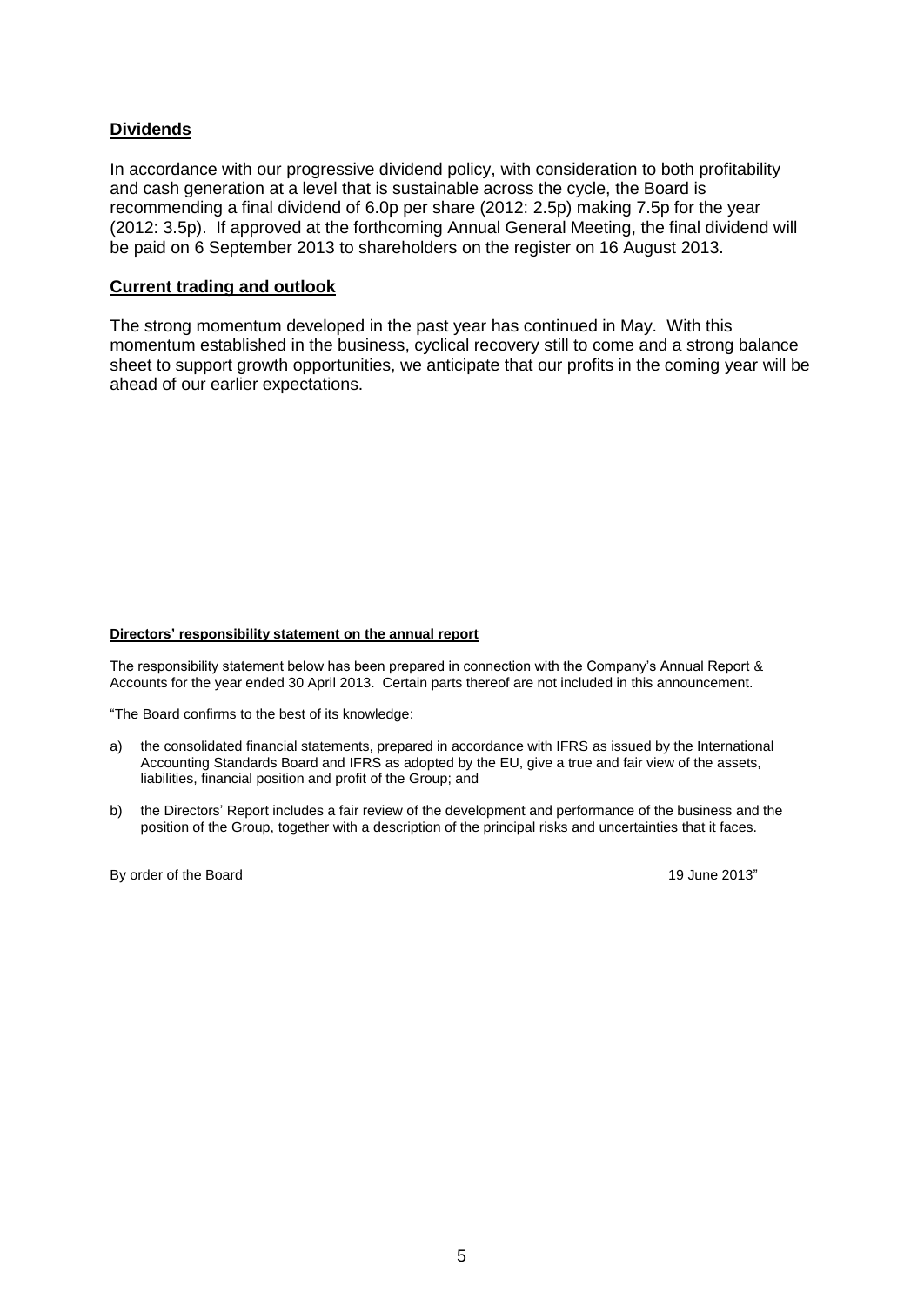## **CONSOLIDATED INCOME STATEMENT FOR THE THREE MONTHS ENDED 30 APRIL 2013**

|                                                                                                                                                                                              |                                                  | 2013                          |                                                           |                                                           | 2012                                                     |                                                          |
|----------------------------------------------------------------------------------------------------------------------------------------------------------------------------------------------|--------------------------------------------------|-------------------------------|-----------------------------------------------------------|-----------------------------------------------------------|----------------------------------------------------------|----------------------------------------------------------|
| <u>Fourth quarter - unaudited</u>                                                                                                                                                            | <b>Before</b><br>amortisation<br>£m              | Amortisation<br>£m            | Total<br>£m                                               | <b>Before</b><br>amortisation and<br>remeasurements<br>£m | Amortisation and<br>remeasurements<br>£m                 | Total<br>£m                                              |
| Revenue<br>Rental revenue<br>Sale of new equipment,                                                                                                                                          | 306.8                                            |                               | 306.8                                                     | 246.4                                                     |                                                          | 246.4                                                    |
| merchandise and consumables<br>Sale of used rental equipment                                                                                                                                 | 17.4<br>23.4<br>347.6                            |                               | 17.4<br>23.4<br>347.6                                     | 11.6<br>29.8<br>287.8                                     | $\overline{\phantom{a}}$                                 | 11.6<br><u>29.8</u><br>287.8                             |
| <b>Operating costs</b><br>Staff costs<br>Used rental equipment sold<br>Other operating costs                                                                                                 | (96.3)<br>(19.4)<br>(109.4)<br>(225.1)           |                               | (96.3)<br>(19.4)<br>(109.4)<br>(225.1)                    | (84.8)<br>(28.0)<br>(86.3)<br>(199.1)                     |                                                          | (84.8)<br>(28.0)<br>(86.3)<br>(199.1)                    |
| <b>EBITDA*</b><br>Depreciation<br>Amortisation of intangibles<br><b>Operating profit</b><br>Investment income<br>Interest expense<br><b>Profit on ordinary</b><br>activities before taxation | 122.5<br>(59.8)<br>62.7<br>1.0<br>(11.5)<br>52.2 | (1.9)<br>(1.9)<br>÷.<br>(1.9) | 122.5<br>(59.8)<br>(1.9)<br>60.8<br>1.0<br>(11.5)<br>50.3 | 88.7<br>(50.7)<br>38.0<br>1.1<br>(13.5)<br>25.6           | (1.0)<br>(1.0)<br>7.3<br>$\overline{\phantom{a}}$<br>6.3 | 88.7<br>(50.7)<br>(1.0)<br>37.0<br>8.4<br>(13.5)<br>31.9 |
| Taxation<br><b>Profit attributable to</b><br>equity holders of the Company                                                                                                                   | (16.9)<br>35.3                                   | 0.7<br>(1.2)                  | (16.2)<br>34.1                                            | (5.8)<br>19.8                                             | (2.6)<br>3.7                                             | (8.4)<br>23.5                                            |
| Basic earnings per share<br>Diluted earnings per share                                                                                                                                       | 7.0 <sub>p</sub><br>6.9 <sub>D</sub>             | (0.2p)<br>(0.2p)              | 6.8 <sub>p</sub><br>6.7p                                  | 4.0p<br>3.9 <sub>p</sub>                                  | 0.7p<br>0.7p                                             | 4.7p<br>4.6p                                             |

\* EBITDA is presented here as an additional performance measure as it is commonly used by investors and lenders.

All revenue and profit for the period is generated from continuing activities.

Details of principal risks and uncertainties are given in the Review of Fourth Quarter, Balance Sheet and Cash Flow accompanying these financial statements.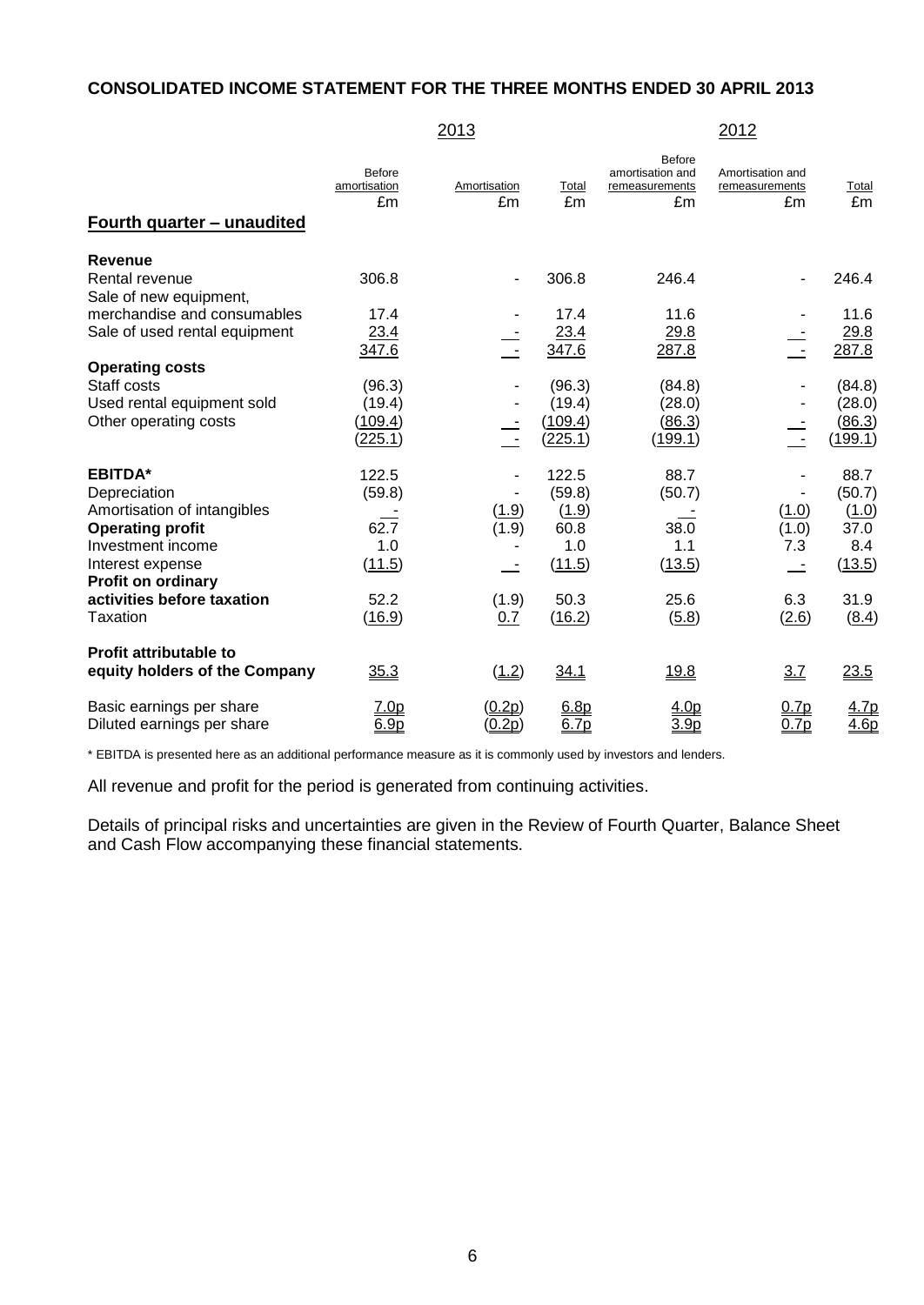## **CONSOLIDATED INCOME STATEMENT FOR THE YEAR ENDED 30 APRIL 2013**

|                                                        |                                                                          | 2013                                                           |                   |                                                    | 2012                                     |                   |
|--------------------------------------------------------|--------------------------------------------------------------------------|----------------------------------------------------------------|-------------------|----------------------------------------------------|------------------------------------------|-------------------|
| Year to 30 April 2013 - audited                        | Before<br>exceptional items,<br>amortisation and<br>remeasurements<br>£m | Exceptional items,<br>amortisation and<br>remeasurements<br>£m | Total<br>£m       | Before<br>amortisation and<br>remeasurements<br>£m | Amortisation and<br>remeasurements<br>£m | Total<br>£m       |
| <b>Revenue</b>                                         |                                                                          |                                                                |                   |                                                    |                                          |                   |
| Rental revenue<br>Sale of new equipment,               | 1,206.4                                                                  |                                                                | 1,206.4           | 1,005.9                                            |                                          | 1,005.9           |
| merchandise and consumables                            | 60.3                                                                     |                                                                | 60.3              | 44.7                                               |                                          | 44.7              |
| Sale of used rental equipment                          | 95.2<br>1,361.9                                                          | $\sim$                                                         | 95.2<br>1,361.9   | 84.0<br>1,134.6                                    | $\sim$ $-$                               | 84.0<br>1,134.6   |
| <b>Operating costs</b>                                 |                                                                          |                                                                |                   |                                                    |                                          |                   |
| Staff costs<br>Used rental equipment sold              | (365.8)<br>(80.9)                                                        |                                                                | (365.8)<br>(80.9) | (334.0)<br>(74.6)                                  |                                          | (334.0)<br>(74.6) |
| Other operating costs                                  | (395.9)                                                                  |                                                                | (395.9)           | (344.9)                                            |                                          | (344.9)           |
|                                                        | (842.6)                                                                  | $\sim$ $-$                                                     | (842.6)           | (753.5)                                            | $\sim$                                   | (753.5)           |
| <b>EBITDA*</b>                                         | 519.3                                                                    |                                                                | 519.3             | 381.1                                              |                                          | 381.1             |
| Depreciation                                           | (229.0)                                                                  |                                                                | (229.0)           | (199.8)                                            |                                          | (199.8)           |
| Amortisation of intangibles                            |                                                                          | (5.8)                                                          | (5.8)             |                                                    | (3.1)                                    | (3.1)             |
| <b>Operating profit</b><br>Investment income           | 290.3<br>4.2                                                             | (5.8)                                                          | 284.5<br>4.2      | 181.3<br>4.2                                       | (3.1)<br>7.3                             | 178.2<br>11.5     |
| Interest expense                                       | (47.8)                                                                   | (25.4)                                                         | (73.2)            | (54.9)                                             |                                          | (54.9)            |
| <b>Profit on ordinary</b>                              |                                                                          |                                                                |                   |                                                    |                                          |                   |
| activities before taxation                             | 246.7                                                                    | (31.2)                                                         | 215.5             | 130.6                                              | 4.2                                      | 134.8             |
| Taxation                                               | (88.6)                                                                   | <u>11.9</u>                                                    | (76.7)            | (44.4)                                             | (1.9)                                    | (46.3)            |
| <b>Profit attributable to</b>                          |                                                                          |                                                                |                   |                                                    |                                          |                   |
| equity holders of the Company                          | 158.1                                                                    | (19.3)                                                         | 138.8             | 86.2                                               | 2.3                                      | 88.5              |
| Basic earnings per share<br>Diluted earnings per share | 31.6p<br>31.1p                                                           | (3.9p)<br>(3.8p)                                               | 27.7p<br>27.3p    | 17.3p<br>16.9p                                     | 0.5p<br>0.4p                             | 17.8p<br>17.3p    |

\* EBITDA is presented here as an additional performance measure as it is commonly used by investors and lenders.

All revenue and profit for the period is generated from continuing activities.

## **CONSOLIDATED STATEMENT OF COMPREHENSIVE INCOME**

|                                                                     | Unaudited                   |              | Audited             |               |
|---------------------------------------------------------------------|-----------------------------|--------------|---------------------|---------------|
|                                                                     | Three months to<br>30 April |              | Year to<br>30 April |               |
|                                                                     |                             |              |                     |               |
|                                                                     | 2013                        | <u> 2012</u> | <u> 2013</u>        | <u> 2012 </u> |
|                                                                     | £m                          | £m           | £m                  | £m            |
| Profit attributable to equity holders of the Company for the period | 34.1                        | 23.5         | 138.8               | 88.5          |
| Foreign currency translation differences                            | 6.3                         | (8.4)        | 14.0                | 4.5           |
| Actuarial loss on defined benefit pension scheme                    | (5.1)                       | (6.2)        | (5.1)               | (6.2)         |
| Tax on defined benefit pension scheme                               | <u> 1.2</u>                 | <u> 1.5</u>  | <u> 1.2</u>         | <u>1.5</u>    |
| Total comprehensive income for the period net of tax                | 36.5                        | <u>10.4</u>  | <u>148.9</u>        | 88.3          |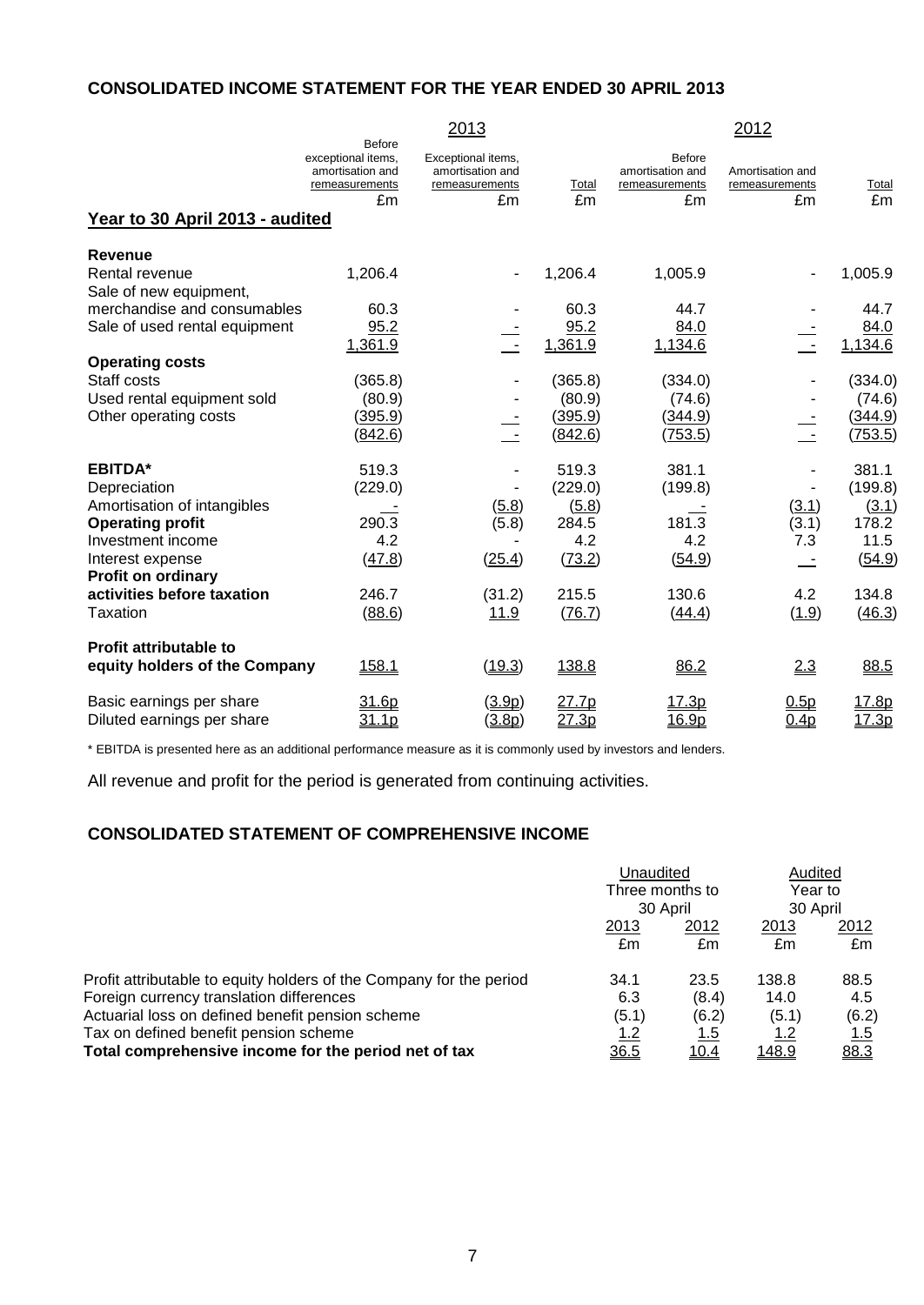# **CONSOLIDATED BALANCE SHEET AT 30 APRIL 2013**

|                                                                                         |               | Audited       |
|-----------------------------------------------------------------------------------------|---------------|---------------|
|                                                                                         | 2013<br>£m    | 2012<br>£m    |
| <b>Current assets</b>                                                                   |               |               |
| Inventories                                                                             | 16.7          | 13.4          |
| Trade and other receivables                                                             | 218.6         | 178.0         |
| <b>Current tax asset</b>                                                                | 0.8           | 2.6           |
| Cash and cash equivalents                                                               | 20.3<br>256.4 | 23.4<br>217.4 |
| <b>Non-current assets</b>                                                               |               |               |
| Property, plant and equipment                                                           |               |               |
| - rental equipment                                                                      | 1,407.8       | 1,118.4       |
| - other assets                                                                          | 176.8         | 145.0         |
|                                                                                         | 1,584.6       | 1,263.4       |
| Goodwill                                                                                | 397.3<br>32.6 | 371.0<br>21.7 |
| Other intangible assets<br>Deferred tax asset                                           | 1.3           |               |
| Defined benefit pension fund surplus                                                    | 0.4           | 3.4           |
| Other financial assets - derivatives                                                    |               | 7.2           |
|                                                                                         | 2,016.2       | 1,666.7       |
| <b>Total assets</b>                                                                     | 2,272.6       | 1,884.1       |
| <b>Current liabilities</b>                                                              |               |               |
| Trade and other payables                                                                | 296.1         | 265.6         |
| <b>Current tax liability</b>                                                            | 3.8           | 2.8           |
| Debt due within one year                                                                | 2.2           | 2.1           |
| Provisions                                                                              | 11.9          | 11.3          |
|                                                                                         | 314.0         | 281.8         |
| <b>Non-current liabilities</b><br>Debt due after more than one year                     | 1,032.2       | 875.6         |
| Provisions                                                                              | 24.9          | 21.7          |
| Deferred tax liabilities                                                                | 219.0         | 150.3         |
|                                                                                         | 1,276.1       | 1,047.6       |
|                                                                                         |               |               |
| <b>Total liabilities</b>                                                                | 1,590.1       | 1,329.4       |
| <b>Equity</b>                                                                           |               |               |
| Share capital                                                                           | 55.3          | 55.3          |
| Share premium account                                                                   | 3.6           | 3.6           |
| Capital redemption reserve                                                              | 0.9           | 0.9           |
| Non-distributable reserve                                                               | 90.7          | 90.7          |
| Own shares held by the Company                                                          | (33.1)        | (33.1)        |
| Own shares held through the ESOT<br>Cumulative foreign exchange translation differences | (7.4)<br>21.1 | (6.2)<br>7.1  |
| <b>Retained reserves</b>                                                                | 551.4         | 436.4         |
| Equity attributable to equity holders of the Company                                    | 682.5         | 554.7         |
| <b>Total liabilities and equity</b>                                                     | 2,272.6       | 1,884.1       |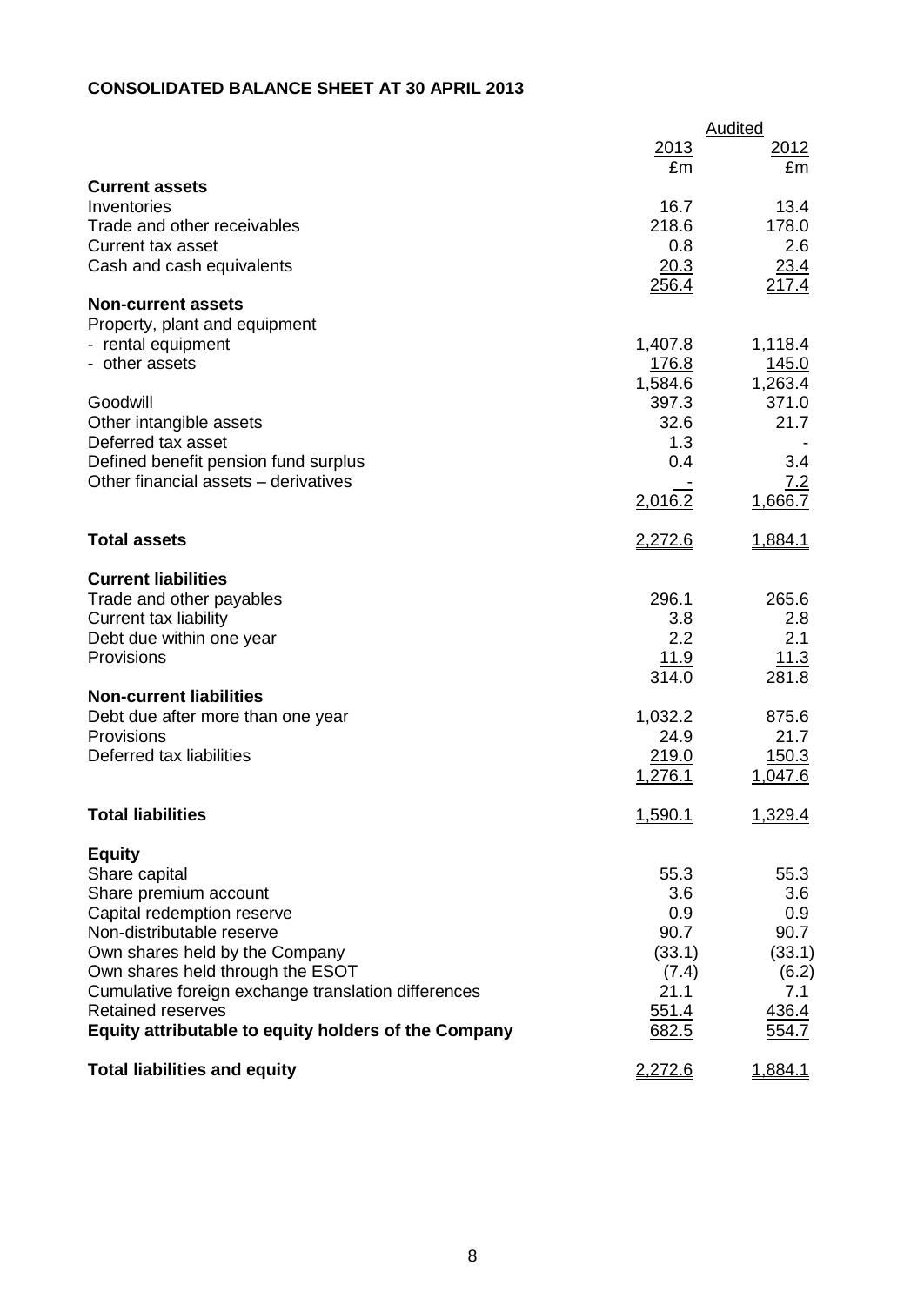## **CONSOLIDATED STATEMENT OF CHANGES IN EQUITY FOR THE YEAR ENDED 30 APRIL 2013**

| <b>Audited</b>                                                                                                 | Share<br>capital<br>£m | Share<br>premium<br>account<br>£m | Capital<br>redemption<br>reserve<br>£m | Non-<br>distributable<br>reserve<br>£m | Own<br>shares<br>held by<br>the<br>Company<br>£m | Own<br>shares<br>held<br>through<br>the ESOT<br>£m | Cumulative<br>foreign<br>exchange<br>translation<br>differences<br>£m | Retained<br>reserves<br>£m | Total<br>£m                  |
|----------------------------------------------------------------------------------------------------------------|------------------------|-----------------------------------|----------------------------------------|----------------------------------------|--------------------------------------------------|----------------------------------------------------|-----------------------------------------------------------------------|----------------------------|------------------------------|
| At 1 May 2011<br>Profit for the period<br>Other comprehensive income:<br>Foreign currency translation          | 55.3                   | 3.6                               | 0.9                                    | 90.7                                   | (33.1)                                           | (6.7)                                              | 2.6                                                                   | 368.1<br>88.5              | 481.4<br>88.5                |
| differences<br>Actuarial loss on defined benefit                                                               |                        |                                   |                                        |                                        |                                                  |                                                    | 4.5                                                                   |                            | 4.5                          |
| pension scheme<br>Tax on defined benefit pension                                                               |                        |                                   |                                        |                                        |                                                  |                                                    |                                                                       | (6.2)                      | (6.2)                        |
| scheme<br>Total comprehensive income                                                                           |                        |                                   |                                        |                                        |                                                  |                                                    |                                                                       | 1.5                        | 1.5                          |
| for the period                                                                                                 |                        |                                   |                                        |                                        |                                                  |                                                    | 4.5                                                                   | 83.8                       | 88.3                         |
| Dividends paid                                                                                                 |                        |                                   |                                        |                                        |                                                  |                                                    |                                                                       | (15.3)                     | (15.3)                       |
| Own shares purchased by<br>the ESOT<br>Share-based payments<br>Tax on share-based payments<br>At 30 April 2012 | 55.3                   | $\overline{3.6}$                  | $\overline{0.9}$                       | 90.7                                   | (33.1)                                           | (3.5)<br>4.0<br>$(\overline{6.2})$                 | 7.1                                                                   | (1.5)<br>1.3<br>436.4      | (3.5)<br>2.5<br>1.3<br>554.7 |
| Profit for the period<br>Other comprehensive income:<br>Foreign currency translation                           |                        |                                   |                                        |                                        |                                                  |                                                    |                                                                       | 138.8                      | 138.8                        |
| differences<br>Actuarial loss on defined                                                                       |                        |                                   |                                        |                                        |                                                  |                                                    | 14.0                                                                  |                            | 14.0                         |
| benefit pension scheme<br>Tax on defined benefit                                                               |                        |                                   |                                        |                                        |                                                  |                                                    |                                                                       | (5.1)                      | (5.1)                        |
| pension scheme<br>Total comprehensive income                                                                   |                        |                                   |                                        |                                        |                                                  |                                                    |                                                                       | 1.2                        | 1.2                          |
| for the period                                                                                                 |                        |                                   |                                        |                                        |                                                  |                                                    | 14.0                                                                  | 134.9                      | 148.9                        |
| Dividends paid<br>Own shares purchased by                                                                      |                        |                                   |                                        |                                        |                                                  |                                                    |                                                                       | (20.0)                     | (20.0)                       |
| the ESOT<br>Share-based payments<br>Tax on share-based payments                                                |                        |                                   |                                        |                                        |                                                  | (10.2)<br>9.0                                      |                                                                       | (6.3)<br>6.4               | (10.2)<br>2.7<br>6.4         |
| At 30 April 2013                                                                                               | 55.3                   | 3.6                               | 0.9                                    | 90.7                                   | (33.1)                                           | (Z.4)                                              | 21.1                                                                  | 551.4                      | 682.5                        |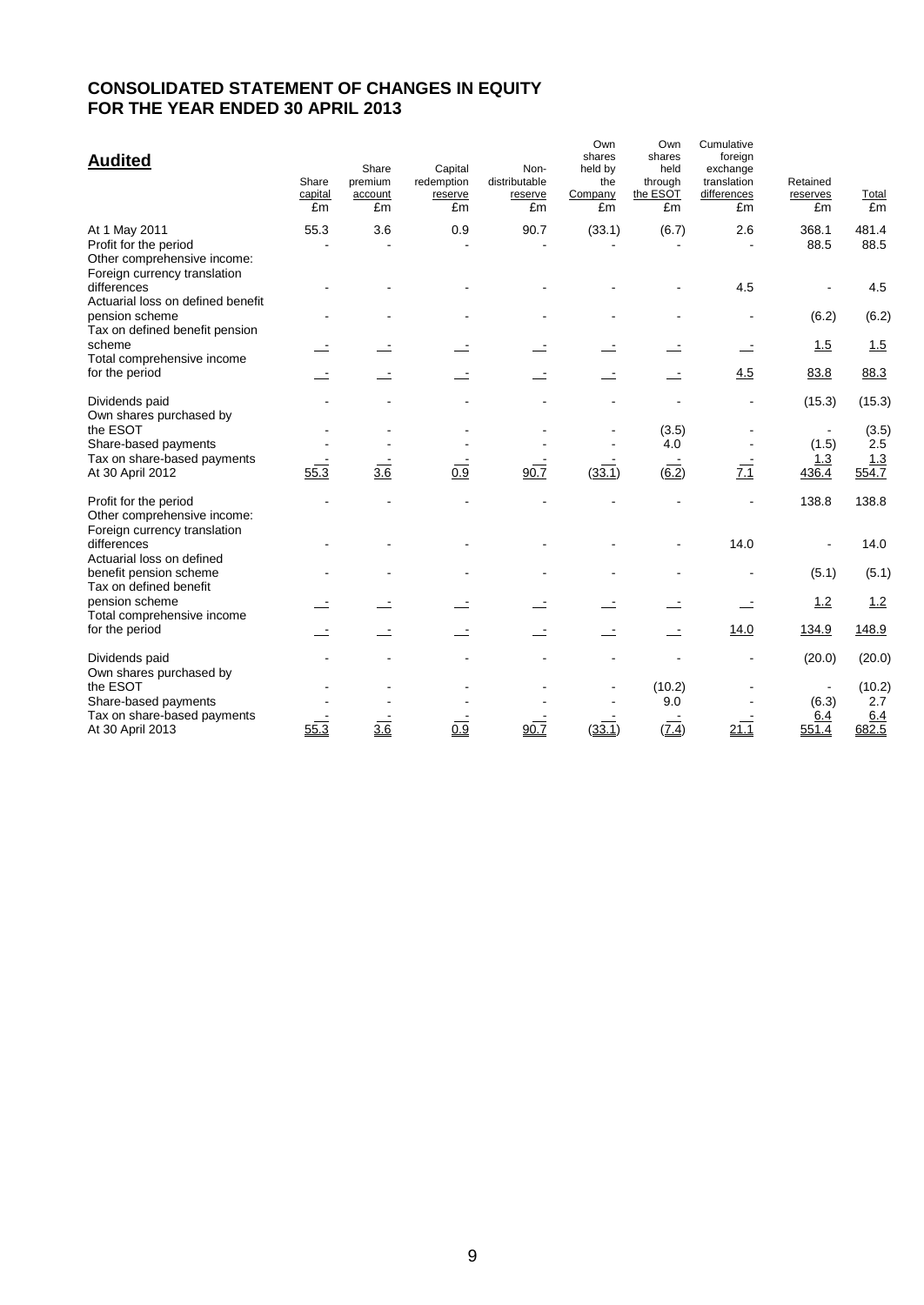# **CONSOLIDATED CASH FLOW STATEMENT FOR THE YEAR ENDED 30 APRIL 2013**

| <u>2013</u><br>2012<br>£m<br>£m<br>Cash flows from operating activities<br>Cash generated from operations before exceptional<br>items and changes in rental equipment<br>501.3<br>364.6<br>Exceptional operating costs paid<br>(2.4)<br>(3.3)<br>(524.2)<br>Payments for rental property, plant and equipment<br>(357.8)<br>Proceeds from disposal of rental property, plant and equipment<br>83.4<br>87.6<br>62.3<br>86.9<br>Cash generated from operations<br>(49.1)<br>Financing costs paid (net)<br>(41.5)<br>Exceptional financing costs paid<br>(13.4)<br>Tax paid (net)<br>$\underline{(6.8)}$<br><u>(7.4)</u><br>Net cash from operating activities<br>30.4<br>0.6<br>Cash flows from investing activities<br>(33.8)<br>Acquisition of businesses<br>(21.9)<br>Payments for non-rental property, plant and equipment<br>(57.3)<br>(48.2)<br>Proceeds from disposal of non-rental property, plant and equipment<br>7.9<br>6.8<br>Payments for purchase of intangible assets<br>(1.0)<br>(1.7)<br>Net cash used in investing activities<br>(84.2)<br>(65.0)<br>Cash flows from financing activities<br>Drawdown of loans<br>614.1<br>153.8<br>Redemption of loans<br>(502.5)<br>(94.3)<br>Capital element of finance lease payments<br>(1.0)<br>(1.5)<br>Purchase of own shares by the ESOT<br>(10.2)<br>(3.5)<br>Dividends paid<br>(20.0)<br>(15.3)<br>Net cash from financing activities<br>80.4<br><u>39.2</u><br>4.6<br>(Decrease)/increase in cash and cash equivalents<br>(3.2)<br>23.4<br>18.8<br>Opening cash and cash equivalents<br>Effect of exchange rate differences<br>0.1<br><u>23.4</u><br><b>Closing cash and cash equivalents</b><br><u>20.3</u><br><u> 2013</u><br><u> 2012 </u><br><b>Reconciliation of net debt</b><br>£m<br>£m<br>3.2<br>Decrease/(increase) in cash in the period<br>(4.6)<br>110.6<br>Increase in debt through cash flow<br>58.0<br>113.8<br>53.4<br>Change in net debt from cash flows<br>20.6<br>39.0<br>Exchange differences<br>Non-cash movements:<br>- deferred costs of debt raising<br>6.7<br>2.4<br>- capital element of new finance leases<br>2.2<br>0.3<br>159.8<br>78.6<br>Increase in net debt in the period<br>854.3<br>775.7<br>Opening net debt<br>Closing net debt<br>1,014.1<br>854.3 |  | <b>Audited</b> |
|------------------------------------------------------------------------------------------------------------------------------------------------------------------------------------------------------------------------------------------------------------------------------------------------------------------------------------------------------------------------------------------------------------------------------------------------------------------------------------------------------------------------------------------------------------------------------------------------------------------------------------------------------------------------------------------------------------------------------------------------------------------------------------------------------------------------------------------------------------------------------------------------------------------------------------------------------------------------------------------------------------------------------------------------------------------------------------------------------------------------------------------------------------------------------------------------------------------------------------------------------------------------------------------------------------------------------------------------------------------------------------------------------------------------------------------------------------------------------------------------------------------------------------------------------------------------------------------------------------------------------------------------------------------------------------------------------------------------------------------------------------------------------------------------------------------------------------------------------------------------------------------------------------------------------------------------------------------------------------------------------------------------------------------------------------------------------------------------------------------------------------------------------------------------------------------------------------------------------------------------------|--|----------------|
|                                                                                                                                                                                                                                                                                                                                                                                                                                                                                                                                                                                                                                                                                                                                                                                                                                                                                                                                                                                                                                                                                                                                                                                                                                                                                                                                                                                                                                                                                                                                                                                                                                                                                                                                                                                                                                                                                                                                                                                                                                                                                                                                                                                                                                                      |  |                |
|                                                                                                                                                                                                                                                                                                                                                                                                                                                                                                                                                                                                                                                                                                                                                                                                                                                                                                                                                                                                                                                                                                                                                                                                                                                                                                                                                                                                                                                                                                                                                                                                                                                                                                                                                                                                                                                                                                                                                                                                                                                                                                                                                                                                                                                      |  |                |
|                                                                                                                                                                                                                                                                                                                                                                                                                                                                                                                                                                                                                                                                                                                                                                                                                                                                                                                                                                                                                                                                                                                                                                                                                                                                                                                                                                                                                                                                                                                                                                                                                                                                                                                                                                                                                                                                                                                                                                                                                                                                                                                                                                                                                                                      |  |                |
|                                                                                                                                                                                                                                                                                                                                                                                                                                                                                                                                                                                                                                                                                                                                                                                                                                                                                                                                                                                                                                                                                                                                                                                                                                                                                                                                                                                                                                                                                                                                                                                                                                                                                                                                                                                                                                                                                                                                                                                                                                                                                                                                                                                                                                                      |  |                |
|                                                                                                                                                                                                                                                                                                                                                                                                                                                                                                                                                                                                                                                                                                                                                                                                                                                                                                                                                                                                                                                                                                                                                                                                                                                                                                                                                                                                                                                                                                                                                                                                                                                                                                                                                                                                                                                                                                                                                                                                                                                                                                                                                                                                                                                      |  |                |
|                                                                                                                                                                                                                                                                                                                                                                                                                                                                                                                                                                                                                                                                                                                                                                                                                                                                                                                                                                                                                                                                                                                                                                                                                                                                                                                                                                                                                                                                                                                                                                                                                                                                                                                                                                                                                                                                                                                                                                                                                                                                                                                                                                                                                                                      |  |                |
|                                                                                                                                                                                                                                                                                                                                                                                                                                                                                                                                                                                                                                                                                                                                                                                                                                                                                                                                                                                                                                                                                                                                                                                                                                                                                                                                                                                                                                                                                                                                                                                                                                                                                                                                                                                                                                                                                                                                                                                                                                                                                                                                                                                                                                                      |  |                |
|                                                                                                                                                                                                                                                                                                                                                                                                                                                                                                                                                                                                                                                                                                                                                                                                                                                                                                                                                                                                                                                                                                                                                                                                                                                                                                                                                                                                                                                                                                                                                                                                                                                                                                                                                                                                                                                                                                                                                                                                                                                                                                                                                                                                                                                      |  |                |
|                                                                                                                                                                                                                                                                                                                                                                                                                                                                                                                                                                                                                                                                                                                                                                                                                                                                                                                                                                                                                                                                                                                                                                                                                                                                                                                                                                                                                                                                                                                                                                                                                                                                                                                                                                                                                                                                                                                                                                                                                                                                                                                                                                                                                                                      |  |                |
|                                                                                                                                                                                                                                                                                                                                                                                                                                                                                                                                                                                                                                                                                                                                                                                                                                                                                                                                                                                                                                                                                                                                                                                                                                                                                                                                                                                                                                                                                                                                                                                                                                                                                                                                                                                                                                                                                                                                                                                                                                                                                                                                                                                                                                                      |  |                |
|                                                                                                                                                                                                                                                                                                                                                                                                                                                                                                                                                                                                                                                                                                                                                                                                                                                                                                                                                                                                                                                                                                                                                                                                                                                                                                                                                                                                                                                                                                                                                                                                                                                                                                                                                                                                                                                                                                                                                                                                                                                                                                                                                                                                                                                      |  |                |
|                                                                                                                                                                                                                                                                                                                                                                                                                                                                                                                                                                                                                                                                                                                                                                                                                                                                                                                                                                                                                                                                                                                                                                                                                                                                                                                                                                                                                                                                                                                                                                                                                                                                                                                                                                                                                                                                                                                                                                                                                                                                                                                                                                                                                                                      |  |                |
|                                                                                                                                                                                                                                                                                                                                                                                                                                                                                                                                                                                                                                                                                                                                                                                                                                                                                                                                                                                                                                                                                                                                                                                                                                                                                                                                                                                                                                                                                                                                                                                                                                                                                                                                                                                                                                                                                                                                                                                                                                                                                                                                                                                                                                                      |  |                |
|                                                                                                                                                                                                                                                                                                                                                                                                                                                                                                                                                                                                                                                                                                                                                                                                                                                                                                                                                                                                                                                                                                                                                                                                                                                                                                                                                                                                                                                                                                                                                                                                                                                                                                                                                                                                                                                                                                                                                                                                                                                                                                                                                                                                                                                      |  |                |
|                                                                                                                                                                                                                                                                                                                                                                                                                                                                                                                                                                                                                                                                                                                                                                                                                                                                                                                                                                                                                                                                                                                                                                                                                                                                                                                                                                                                                                                                                                                                                                                                                                                                                                                                                                                                                                                                                                                                                                                                                                                                                                                                                                                                                                                      |  |                |
|                                                                                                                                                                                                                                                                                                                                                                                                                                                                                                                                                                                                                                                                                                                                                                                                                                                                                                                                                                                                                                                                                                                                                                                                                                                                                                                                                                                                                                                                                                                                                                                                                                                                                                                                                                                                                                                                                                                                                                                                                                                                                                                                                                                                                                                      |  |                |
|                                                                                                                                                                                                                                                                                                                                                                                                                                                                                                                                                                                                                                                                                                                                                                                                                                                                                                                                                                                                                                                                                                                                                                                                                                                                                                                                                                                                                                                                                                                                                                                                                                                                                                                                                                                                                                                                                                                                                                                                                                                                                                                                                                                                                                                      |  |                |
|                                                                                                                                                                                                                                                                                                                                                                                                                                                                                                                                                                                                                                                                                                                                                                                                                                                                                                                                                                                                                                                                                                                                                                                                                                                                                                                                                                                                                                                                                                                                                                                                                                                                                                                                                                                                                                                                                                                                                                                                                                                                                                                                                                                                                                                      |  |                |
|                                                                                                                                                                                                                                                                                                                                                                                                                                                                                                                                                                                                                                                                                                                                                                                                                                                                                                                                                                                                                                                                                                                                                                                                                                                                                                                                                                                                                                                                                                                                                                                                                                                                                                                                                                                                                                                                                                                                                                                                                                                                                                                                                                                                                                                      |  |                |
|                                                                                                                                                                                                                                                                                                                                                                                                                                                                                                                                                                                                                                                                                                                                                                                                                                                                                                                                                                                                                                                                                                                                                                                                                                                                                                                                                                                                                                                                                                                                                                                                                                                                                                                                                                                                                                                                                                                                                                                                                                                                                                                                                                                                                                                      |  |                |
|                                                                                                                                                                                                                                                                                                                                                                                                                                                                                                                                                                                                                                                                                                                                                                                                                                                                                                                                                                                                                                                                                                                                                                                                                                                                                                                                                                                                                                                                                                                                                                                                                                                                                                                                                                                                                                                                                                                                                                                                                                                                                                                                                                                                                                                      |  |                |
|                                                                                                                                                                                                                                                                                                                                                                                                                                                                                                                                                                                                                                                                                                                                                                                                                                                                                                                                                                                                                                                                                                                                                                                                                                                                                                                                                                                                                                                                                                                                                                                                                                                                                                                                                                                                                                                                                                                                                                                                                                                                                                                                                                                                                                                      |  |                |
|                                                                                                                                                                                                                                                                                                                                                                                                                                                                                                                                                                                                                                                                                                                                                                                                                                                                                                                                                                                                                                                                                                                                                                                                                                                                                                                                                                                                                                                                                                                                                                                                                                                                                                                                                                                                                                                                                                                                                                                                                                                                                                                                                                                                                                                      |  |                |
|                                                                                                                                                                                                                                                                                                                                                                                                                                                                                                                                                                                                                                                                                                                                                                                                                                                                                                                                                                                                                                                                                                                                                                                                                                                                                                                                                                                                                                                                                                                                                                                                                                                                                                                                                                                                                                                                                                                                                                                                                                                                                                                                                                                                                                                      |  |                |
|                                                                                                                                                                                                                                                                                                                                                                                                                                                                                                                                                                                                                                                                                                                                                                                                                                                                                                                                                                                                                                                                                                                                                                                                                                                                                                                                                                                                                                                                                                                                                                                                                                                                                                                                                                                                                                                                                                                                                                                                                                                                                                                                                                                                                                                      |  |                |
|                                                                                                                                                                                                                                                                                                                                                                                                                                                                                                                                                                                                                                                                                                                                                                                                                                                                                                                                                                                                                                                                                                                                                                                                                                                                                                                                                                                                                                                                                                                                                                                                                                                                                                                                                                                                                                                                                                                                                                                                                                                                                                                                                                                                                                                      |  |                |
|                                                                                                                                                                                                                                                                                                                                                                                                                                                                                                                                                                                                                                                                                                                                                                                                                                                                                                                                                                                                                                                                                                                                                                                                                                                                                                                                                                                                                                                                                                                                                                                                                                                                                                                                                                                                                                                                                                                                                                                                                                                                                                                                                                                                                                                      |  |                |
|                                                                                                                                                                                                                                                                                                                                                                                                                                                                                                                                                                                                                                                                                                                                                                                                                                                                                                                                                                                                                                                                                                                                                                                                                                                                                                                                                                                                                                                                                                                                                                                                                                                                                                                                                                                                                                                                                                                                                                                                                                                                                                                                                                                                                                                      |  |                |
|                                                                                                                                                                                                                                                                                                                                                                                                                                                                                                                                                                                                                                                                                                                                                                                                                                                                                                                                                                                                                                                                                                                                                                                                                                                                                                                                                                                                                                                                                                                                                                                                                                                                                                                                                                                                                                                                                                                                                                                                                                                                                                                                                                                                                                                      |  |                |
|                                                                                                                                                                                                                                                                                                                                                                                                                                                                                                                                                                                                                                                                                                                                                                                                                                                                                                                                                                                                                                                                                                                                                                                                                                                                                                                                                                                                                                                                                                                                                                                                                                                                                                                                                                                                                                                                                                                                                                                                                                                                                                                                                                                                                                                      |  |                |
|                                                                                                                                                                                                                                                                                                                                                                                                                                                                                                                                                                                                                                                                                                                                                                                                                                                                                                                                                                                                                                                                                                                                                                                                                                                                                                                                                                                                                                                                                                                                                                                                                                                                                                                                                                                                                                                                                                                                                                                                                                                                                                                                                                                                                                                      |  |                |
|                                                                                                                                                                                                                                                                                                                                                                                                                                                                                                                                                                                                                                                                                                                                                                                                                                                                                                                                                                                                                                                                                                                                                                                                                                                                                                                                                                                                                                                                                                                                                                                                                                                                                                                                                                                                                                                                                                                                                                                                                                                                                                                                                                                                                                                      |  |                |
|                                                                                                                                                                                                                                                                                                                                                                                                                                                                                                                                                                                                                                                                                                                                                                                                                                                                                                                                                                                                                                                                                                                                                                                                                                                                                                                                                                                                                                                                                                                                                                                                                                                                                                                                                                                                                                                                                                                                                                                                                                                                                                                                                                                                                                                      |  |                |
|                                                                                                                                                                                                                                                                                                                                                                                                                                                                                                                                                                                                                                                                                                                                                                                                                                                                                                                                                                                                                                                                                                                                                                                                                                                                                                                                                                                                                                                                                                                                                                                                                                                                                                                                                                                                                                                                                                                                                                                                                                                                                                                                                                                                                                                      |  |                |
|                                                                                                                                                                                                                                                                                                                                                                                                                                                                                                                                                                                                                                                                                                                                                                                                                                                                                                                                                                                                                                                                                                                                                                                                                                                                                                                                                                                                                                                                                                                                                                                                                                                                                                                                                                                                                                                                                                                                                                                                                                                                                                                                                                                                                                                      |  |                |
|                                                                                                                                                                                                                                                                                                                                                                                                                                                                                                                                                                                                                                                                                                                                                                                                                                                                                                                                                                                                                                                                                                                                                                                                                                                                                                                                                                                                                                                                                                                                                                                                                                                                                                                                                                                                                                                                                                                                                                                                                                                                                                                                                                                                                                                      |  |                |
|                                                                                                                                                                                                                                                                                                                                                                                                                                                                                                                                                                                                                                                                                                                                                                                                                                                                                                                                                                                                                                                                                                                                                                                                                                                                                                                                                                                                                                                                                                                                                                                                                                                                                                                                                                                                                                                                                                                                                                                                                                                                                                                                                                                                                                                      |  |                |
|                                                                                                                                                                                                                                                                                                                                                                                                                                                                                                                                                                                                                                                                                                                                                                                                                                                                                                                                                                                                                                                                                                                                                                                                                                                                                                                                                                                                                                                                                                                                                                                                                                                                                                                                                                                                                                                                                                                                                                                                                                                                                                                                                                                                                                                      |  |                |
|                                                                                                                                                                                                                                                                                                                                                                                                                                                                                                                                                                                                                                                                                                                                                                                                                                                                                                                                                                                                                                                                                                                                                                                                                                                                                                                                                                                                                                                                                                                                                                                                                                                                                                                                                                                                                                                                                                                                                                                                                                                                                                                                                                                                                                                      |  |                |
|                                                                                                                                                                                                                                                                                                                                                                                                                                                                                                                                                                                                                                                                                                                                                                                                                                                                                                                                                                                                                                                                                                                                                                                                                                                                                                                                                                                                                                                                                                                                                                                                                                                                                                                                                                                                                                                                                                                                                                                                                                                                                                                                                                                                                                                      |  |                |
|                                                                                                                                                                                                                                                                                                                                                                                                                                                                                                                                                                                                                                                                                                                                                                                                                                                                                                                                                                                                                                                                                                                                                                                                                                                                                                                                                                                                                                                                                                                                                                                                                                                                                                                                                                                                                                                                                                                                                                                                                                                                                                                                                                                                                                                      |  |                |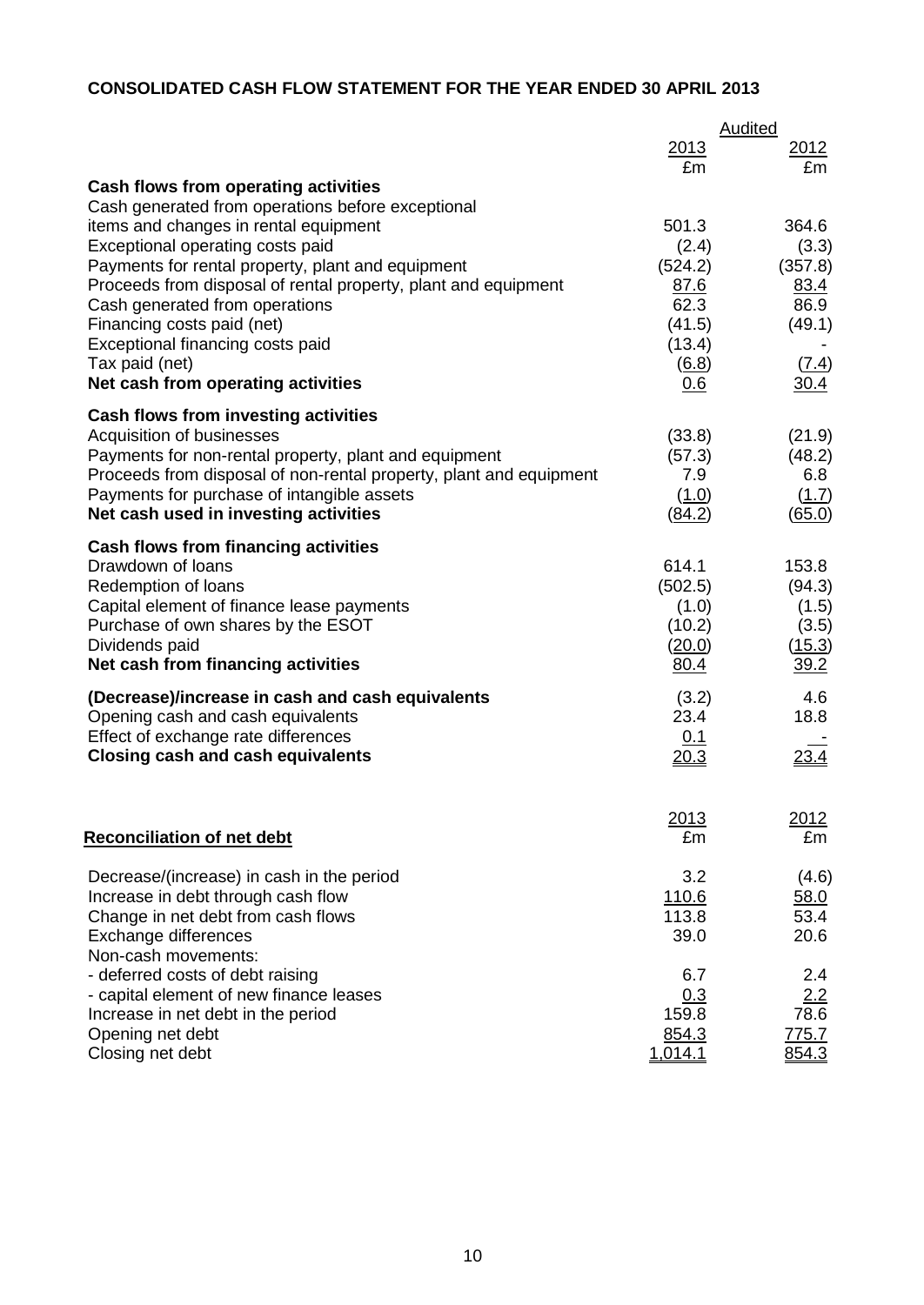## 1. Basis of preparation

The financial statements for the year ended 30 April 2013 were approved by the directors on 19 June 2013. This preliminary announcement of the results for the year ended 30 April 2013 contains information derived from the forthcoming 2012/13 Annual Report & Accounts and does not contain sufficient information to comply with International Financial Reporting Standards (IFRS) and does not constitute the statutory accounts for the purposes of section 435 of the Companies Act 2006. The 2011/12 Annual Report & Accounts has been delivered to the Registrar of Companies. The 2012/13 Annual Report & Accounts will be delivered to the Registrar of Companies and made available on the Group's website at [www.ashtead-group.com](http://www.ashtead-group.com/) in July 2013. The auditor's reports in respect of both years are unqualified, do not include a reference to any matter by way of emphasis without qualifying the report and do not contain a statement under section 498(2) or (3) of the Companies Act 2006.

The results for the year ended and quarter ended 30 April 2013 have been prepared in accordance with relevant IFRS and the accounting policies set out in the Group's Annual Report & Accounts for the year ended 30 April 2013. There are no IFRS or IFRIC Interpretations that are effective for the first time for the financial year and accordingly, the Group has not adopted any new or revised IFRS or IFRIC Interpretations.

The financial statements have been prepared on the going concern basis. After reviewing the Group's annual budget, plans and financing arrangements, the directors consider that the Group has adequate resources to continue in operation for the foreseeable future and consequently that it is appropriate to adopt the going concern basis in preparing the financial statements.

The figures for the fourth quarter are unaudited.

The exchange rates used in respect of the US dollar are:

|                                        | 2013 | 2012 |
|----------------------------------------|------|------|
| Average for the quarter ended 30 April | 1.53 | 1.59 |
| Average for the year ended 30 April    | 1.57 | 1.59 |
| At 30 April                            | 1.56 | 1.62 |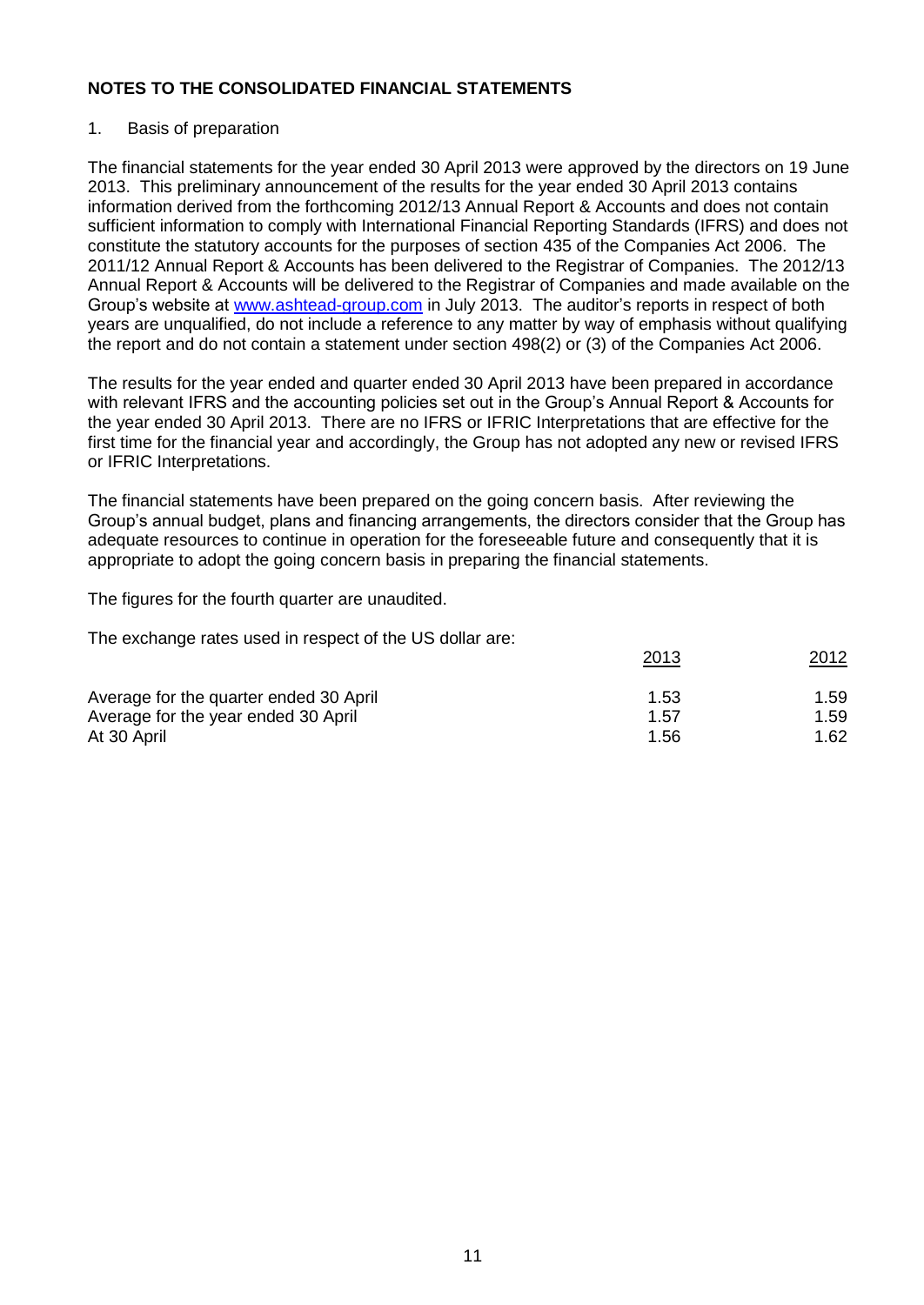# 2. Segmental analysis

|                          |               | Operating          |                    |                |
|--------------------------|---------------|--------------------|--------------------|----------------|
|                          |               | profit before      |                    | Operating      |
| Three months to 30 April | Revenue<br>£m | amortisation<br>£m | Amortisation<br>£m | profit<br>£m   |
| 2013                     |               |                    |                    |                |
| Sunbelt                  | 294.9         | 62.4               | (1.4)              | 61.0           |
| A-Plant                  | 52.7          | 3.1                | (0.5)              | 2.6            |
| Corporate costs          |               | (2.8)              |                    | <u>(2.8)</u>   |
|                          | 347.6         | 62.7               | (1.9)              | 60.8           |
| 2012                     |               |                    |                    |                |
| Sunbelt                  | 237.2         | 38.4               | (0.5)              | 37.9           |
| A-Plant                  | 50.6          | 1.9                | (0.5)              | 1.4            |
| Corporate costs          |               | (2.3)              |                    | (2.3)          |
| Year to 30 April         | 287.8         | 38.0               | (1.0)              | 37.0           |
| 2013                     |               |                    |                    |                |
| Sunbelt                  | 1,155.8       | 287.4              | (3.9)              | 283.5          |
| A-Plant                  | 206.1         | 12.2               | (1.9)              | 10.3           |
| Corporate costs          | 1,361.9       | (9.3)<br>290.3     | (5.8)              | (9.3)<br>284.5 |
|                          |               |                    |                    |                |
| 2012                     |               |                    |                    |                |
| Sunbelt                  | 945.7         | 181.9              | (1.4)              | 180.5          |
| A-Plant                  | 188.9         | 7.3                | (1.7)              | 5.6            |
| Corporate costs          | 1,134.6       | (7.9)<br>181.3     | (3.1)              | (7.9)<br>178.2 |
|                          |               |                    | Other              |                |
|                          |               |                    | financial          |                |
|                          |               | <b>Taxation</b>    | assets -           |                |

|                  | Segment assets | Cash | assets     | derivatives | <b>Total assets</b> |
|------------------|----------------|------|------------|-------------|---------------------|
| At 30 April 2013 |                |      |            |             |                     |
| Sunbelt          | 1,943.5        |      |            | -           | 1,943.5             |
| A-Plant          | 306.5          |      |            | -           | 306.5               |
| Corporate items  | 0.2            | 20.3 | <u>2.1</u> |             | 22.6                |
|                  | 2,250.2        | 20.3 | <u>2.1</u> |             | 2,272.6             |
| At 30 April 2012 |                |      |            |             |                     |
| Sunbelt          | 1,549.4        |      |            |             | 1,549.4             |
| A-Plant          | 301.4          |      |            |             | 301.4               |
| Corporate items  | 0.1            | 23.4 | 2.6        | 7.2         | 33.3                |
|                  | 1,850.9        | 23.4 | 2.6        | <u>7.2</u>  | 1,884.1             |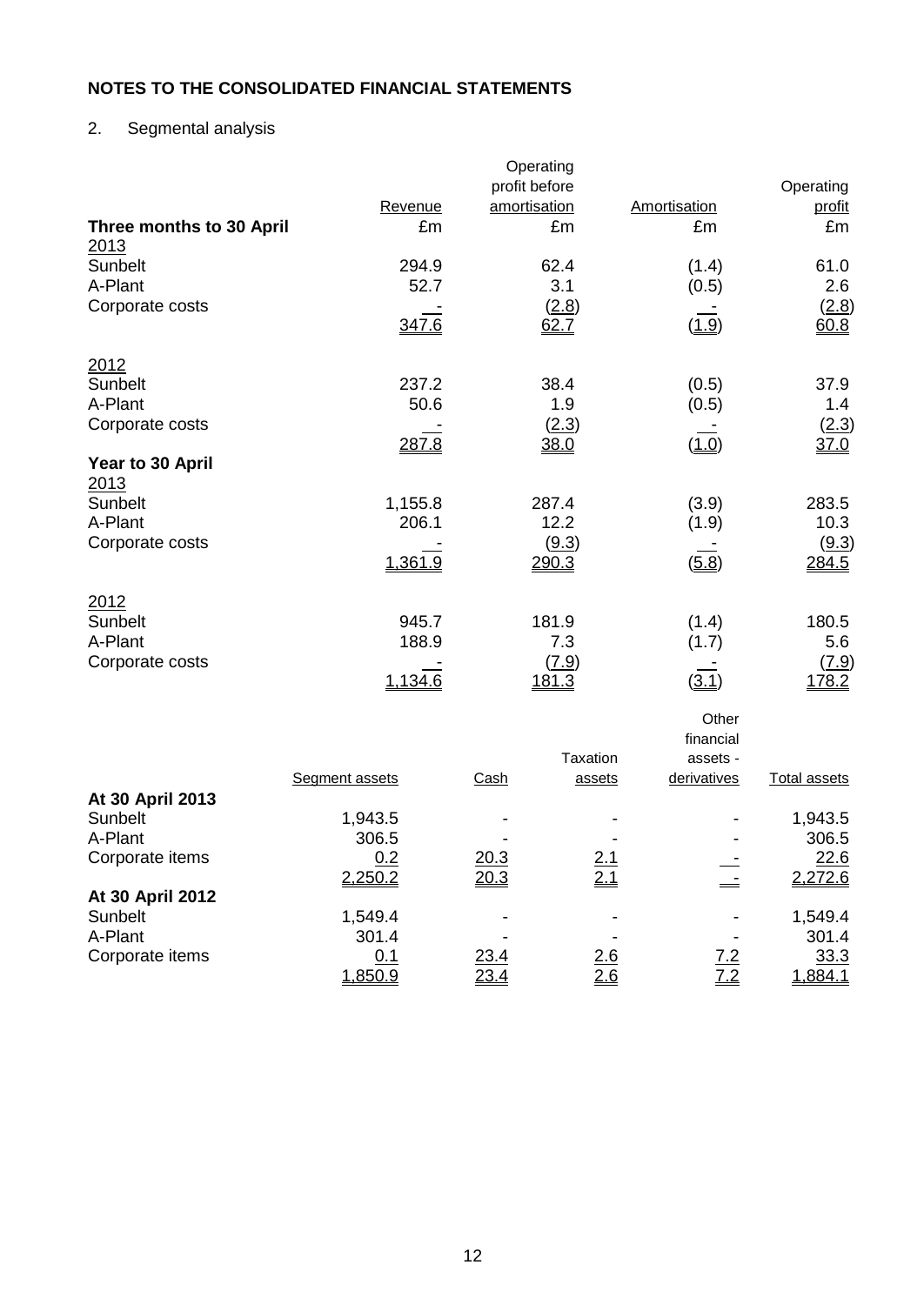3. Operating costs

|                                              |                               | 2013              |             |                        | 2012              |              |
|----------------------------------------------|-------------------------------|-------------------|-------------|------------------------|-------------------|--------------|
|                                              | <b>Before</b><br>amortisation | Amortisation      | Total       | Before<br>amortisation | Amortisation      | <b>Total</b> |
|                                              | £m                            | £m                | £m          | £m                     | £m                | £m           |
| Three months to 30 April                     |                               |                   |             |                        |                   |              |
| Staff costs:                                 |                               |                   |             |                        |                   |              |
| Salaries, bonuses and commissions            | 87.2<br>7.7                   |                   | 87.2<br>7.7 | 76.0<br>7.2            |                   | 76.0<br>7.2  |
| Social security costs<br>Other pension costs |                               |                   | <u>1.4</u>  | 1.6                    |                   | <u>1.6</u>   |
|                                              | <u> 1.4</u><br>96.3           |                   | 96.3        | 84.8                   |                   | 84.8         |
|                                              |                               |                   |             |                        |                   |              |
| Used rental equipment sold                   | <u>19.4</u>                   |                   | <u>19.4</u> | 28.0                   |                   | 28.0         |
| Other operating costs:                       |                               |                   |             |                        |                   |              |
| Vehicle costs                                | 23.8                          |                   | 23.8        | 21.0                   |                   | 21.0         |
| Spares, consumables & external repairs       | 19.8                          |                   | 19.8        | 17.1                   |                   | 17.1         |
| <b>Facility costs</b>                        | 12.9                          |                   | 12.9        | 11.3                   |                   | 11.3         |
| Other external charges                       | 52.9                          |                   | 52.9        | <u>36.9</u>            |                   | 36.9         |
|                                              | <u>109.4</u>                  |                   | 109.4       | 86.3                   |                   | 86.3         |
| Depreciation and amortisation:               |                               |                   |             |                        |                   |              |
| Depreciation                                 | 59.8                          |                   | 59.8        | 50.7                   |                   | 50.7         |
| Amortisation of intangibles                  |                               | $\frac{1.9}{1.9}$ | <u> 1.9</u> |                        | $\frac{1.0}{1.0}$ | <u>1.0</u>   |
|                                              | 59.8                          |                   | 61.7        | 50.7                   |                   | 51.7         |
|                                              | 284.9                         | 1.9               | 286.8       | 249.8                  | 1.0               | 250.8        |
| Year to 30 April                             |                               |                   |             |                        |                   |              |
| Staff costs:                                 |                               |                   |             |                        |                   |              |
| Salaries, bonuses and commissions            | 333.4                         |                   | 333.4       | 304.0                  |                   | 304.0        |
| Social security costs                        | 26.3                          |                   | 26.3        | 24.1                   |                   | 24.1         |
| Other pension costs                          | 6.1                           |                   | 6.1         | 5.9                    |                   | 5.9          |
|                                              | 365.8                         |                   | 365.8       | 334.0                  |                   | 334.0        |
|                                              |                               |                   |             |                        |                   |              |
| Used rental equipment sold                   | 80.9                          |                   | 80.9        | 74.6                   |                   | <u>74.6</u>  |
| Other operating costs:                       |                               |                   |             |                        |                   |              |
| Vehicle costs                                | 92.8                          |                   | 92.8        | 84.2                   |                   | 84.2         |
| Spares, consumables & external repairs       | 70.1                          |                   | 70.1        | 62.8                   |                   | 62.8         |
| <b>Facility costs</b>                        | 47.3                          |                   | 47.3        | 47.0                   |                   | 47.0         |
| Other external charges                       | <u>185.7</u>                  |                   | 185.7       | <u>150.9</u>           |                   | 150.9        |
|                                              | 395.9                         |                   | 395.9       | 344.9                  |                   | 344.9        |
| Depreciation and amortisation:               |                               |                   |             |                        |                   |              |
| Depreciation                                 | 229.0                         |                   | 229.0       | 199.8                  |                   | 199.8        |
| Amortisation of intangibles                  |                               | <u>5.8</u>        | 5.8         |                        | $\frac{3.1}{3.1}$ | <u>3.1</u>   |
|                                              | 229.0                         | 5.8               | 234.8       | 199.8                  |                   | 202.9        |
|                                              | 1,071.6                       | 5.8               | 1,077.4     | 953.3                  | 3.1               | 956.4        |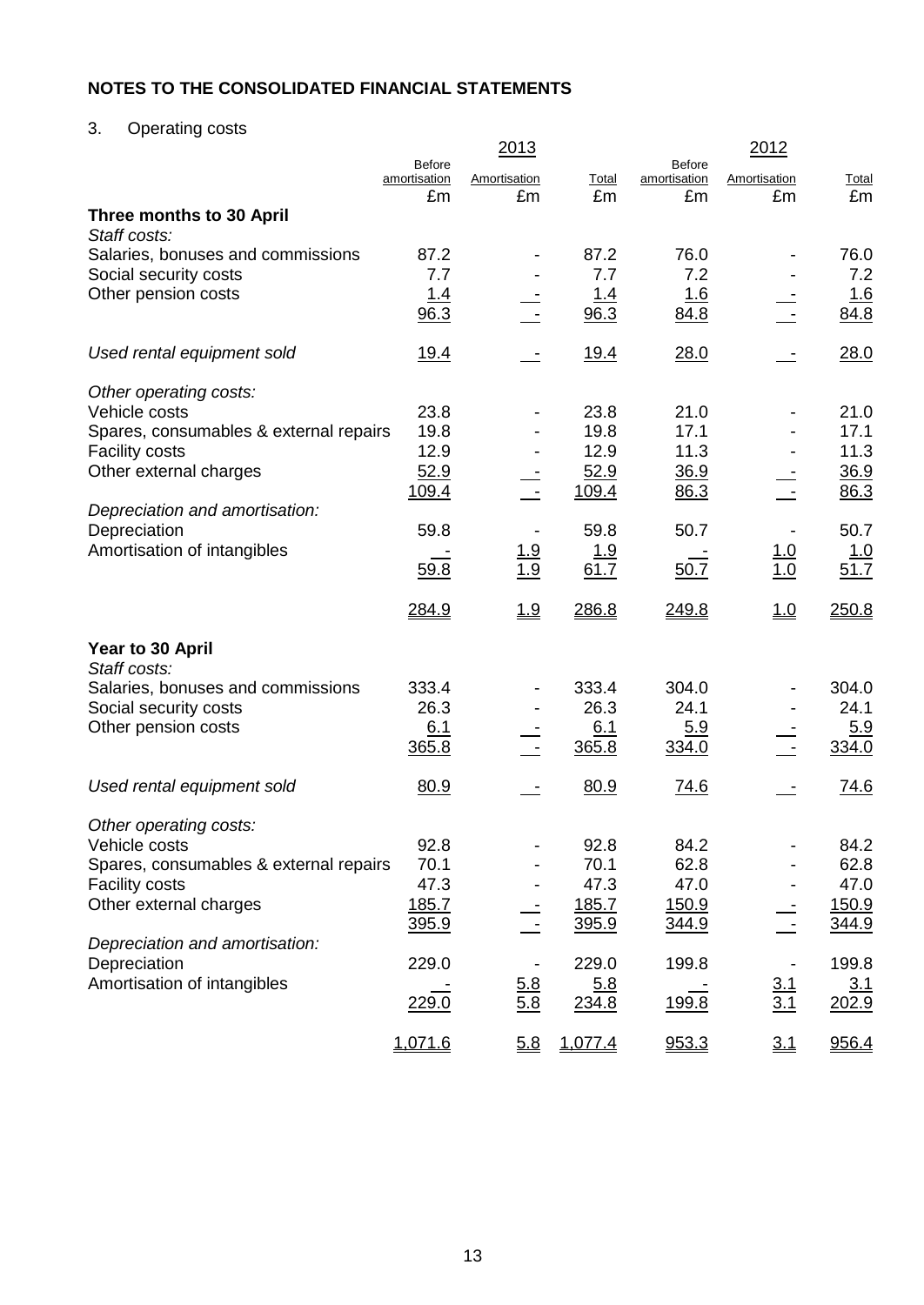4. Exceptional items, amortisation and fair value remeasurements

Exceptional items are those items of financial performance that are material and non-recurring in nature. Amortisation relates to the periodic write off of intangible assets. Fair value remeasurements relate to embedded call options in the Group's \$550m 9.0% senior secured notes. The Group believes these items should be disclosed separately within the consolidated income statement to assist in the understanding of the financial performance of the Group. Underlying revenue, profit and earnings per share are stated before exceptional items, amortisation of intangibles and fair value remeasurements.

Exceptional items, amortisation and fair value remeasurements are set out below:

|                                       | Three months to 30 April |            | Year to 30 April |              |
|---------------------------------------|--------------------------|------------|------------------|--------------|
|                                       | 2013                     | 2012       | 2013             | 2012         |
|                                       | £m                       | £m         | £m               | £m           |
| Write off of deferred financing costs |                          |            | 4.6              |              |
| Early redemption fee                  |                          |            | 10.6             |              |
| Call period interest                  |                          |            | 2.8              |              |
| Fair value remeasurements             |                          | (7.3)      | 7.4              | (7.3)        |
| Amortisation of intangibles           | <u> 1.9</u>              | <u>1.0</u> | <u>5.8</u>       | <u>3.1</u>   |
|                                       | 1.9                      | (6.3)      | 31.2             | (4.2)        |
| Taxation                              | (0.7)                    | <u>2.6</u> | <u>(11.9)</u>    | <u> 1.9</u>  |
|                                       |                          | (3.7       | <u> 19.3</u>     | <u>(2.3)</u> |

The write off of deferred financing costs consists of the unamortised balance of the costs relating to the \$550m 9.0% senior secured notes redeemed in July 2012. In addition, an early redemption fee of £11m was paid to redeem the notes prior to their scheduled maturity. The call period interest represents the interest charge on the \$550m notes for the period from the issue of the new \$500m notes to the date the \$550m notes were redeemed. Fair value remeasurements relate to the changes in fair value of the embedded call options in the Group's \$550m 9.0% senior secured notes.

The items detailed in the table above are presented in the income statement as follows:

|                                               |             | Three months to 30 April |               | Year to 30 April |
|-----------------------------------------------|-------------|--------------------------|---------------|------------------|
|                                               | 2013<br>£m  | <u>2012</u><br>£m        | 2013<br>£m    | 2012<br>£m       |
|                                               |             |                          |               |                  |
| Amortisation of intangibles                   | <u> 1.9</u> | <u>1.0</u>               | <u>5.8</u>    | 3.1              |
| Charged in arriving at operating profit       | 1.9         | 1.0                      | 5.8           | 3.1              |
| Investment income                             |             | (7.3)                    |               | (7.3)            |
| Interest expense                              |             |                          | 25.4          |                  |
| Charged in arriving at profit before taxation | 1.9         | (6.3)                    | 31.2          | (4.2)            |
| <b>Taxation</b>                               | (0.7)       | 2.6                      | <u>(11.9)</u> | <u> 1.9</u>      |
|                                               | <u>1.2</u>  | <u>(3.7</u>              | <u> 19.3</u>  | <u>(2.3)</u>     |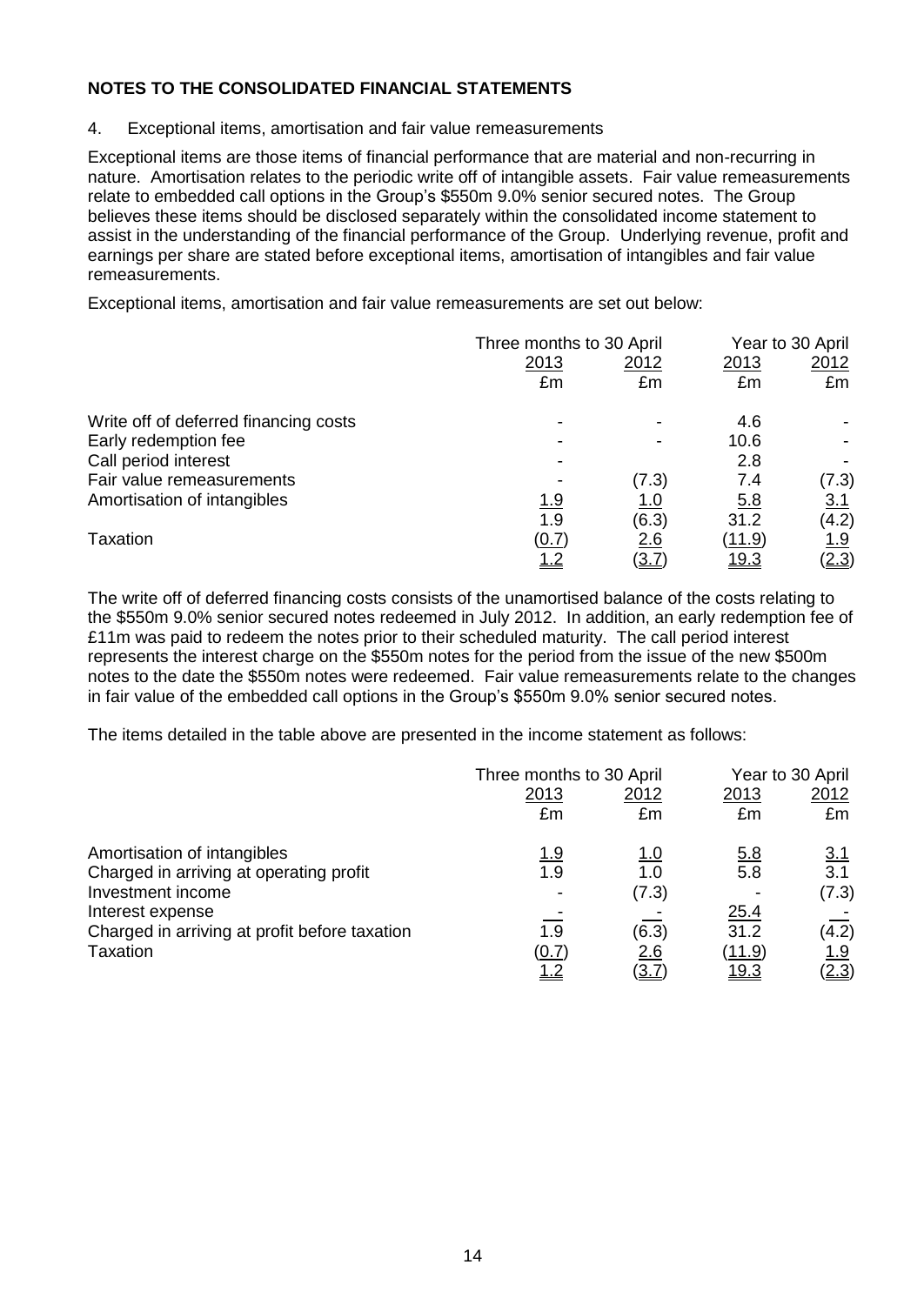5. Financing costs

|                                                          | Three months to 30 April |              | Year to 30 April |             |
|----------------------------------------------------------|--------------------------|--------------|------------------|-------------|
|                                                          | 2013<br><u> 2012 </u>    |              | 2013<br>2012     |             |
|                                                          | £m                       | £m           | £m               | £m          |
| Investment income:                                       |                          |              |                  |             |
| Expected return on assets of defined benefit             |                          |              |                  |             |
| pension plan                                             | (1.0)                    | (1.1)        | (4.2)            | (4.2)       |
| Interest expense:                                        |                          |              |                  |             |
| Bank interest payable                                    | 4.6                      | 4.0          | 18.0             | 16.9        |
| Interest payable on second priority senior secured notes | 5.3                      | 7.8          | 22.8             | 31.1        |
| Interest payable on finance leases                       |                          |              | 0.2              | 0.2         |
| Other interest payable                                   |                          |              | 0.4              |             |
| Non-cash unwind of discount on defined benefit           |                          |              |                  |             |
| pension plan liabilities                                 | 0.7                      | 0.7          | 3.0              | 3.0         |
| Non-cash unwind of discount on provisions                | 0.4                      | 0.4          | 1.3              | 1.3         |
| Amortisation of deferred costs of debt raising           | 0.5                      | 0.6          | 2.1              | 2.4         |
| Total interest expense                                   | 11.5                     | 13.5         | 47.8             | 54.9        |
| Net financing costs before remeasurements                | 10.5                     | 12.4         | 43.6             | 50.7        |
| <b>Exceptional items</b>                                 |                          |              | 18.0             |             |
| Fair value remeasurements                                |                          | <u>(7.3)</u> | <u>7.4</u>       | (7.3)       |
| Net financing costs                                      | 10.5                     | 5.1          | 69.0             | <u>43.4</u> |

## 6. Taxation

The tax charge for the period has been computed using an effective rate for the year of 39% in the US (2012: 39%) and 24% in the UK (2012: 27%). The blended effective rate for the Group as a whole is 36% (2012: 34%).

The tax charge of £88.6m (2012: £44.4m) on the underlying pre-tax profit of £246.7m (2012: £130.6m) can be explained as follows:

|                                                                      | Year to 30 April |              |
|----------------------------------------------------------------------|------------------|--------------|
|                                                                      | 2013             | 2012         |
|                                                                      | £m               | £m           |
| <b>Current tax</b>                                                   | 12.0             | 8.1          |
| - current tax on income for the year<br>- adjustments to prior years |                  |              |
|                                                                      | (0.6)<br>11.4    | (0.4)<br>7.7 |
| Deferred tax                                                         |                  |              |
| - origination and reversal of temporary differences                  | 77.7             | 37.7         |
| - adjustments to prior years                                         | (0.5)            | (1.0)        |
|                                                                      | 77.2             | 36.7         |
|                                                                      |                  |              |
| Tax on underlying activities                                         | 88.6             | 44.4         |
|                                                                      |                  |              |
| Comprising:                                                          |                  |              |
| - UK tax                                                             | 10.8             | 10.1         |
| - US tax                                                             | 77.8             | 34.3         |
|                                                                      | 88.6             | 44.4         |

In addition, the tax credit of £11.9m (2012: charge of £1.9m) on exceptional items (including amortisation of intangibles and fair value remeasurements) of £31.2m (2012: £4.2m) consists of a deferred tax credit of £0.5m (2012: £0.5m) relating to the UK and £11.4m (2012: charge of £2.4m) relating to the US.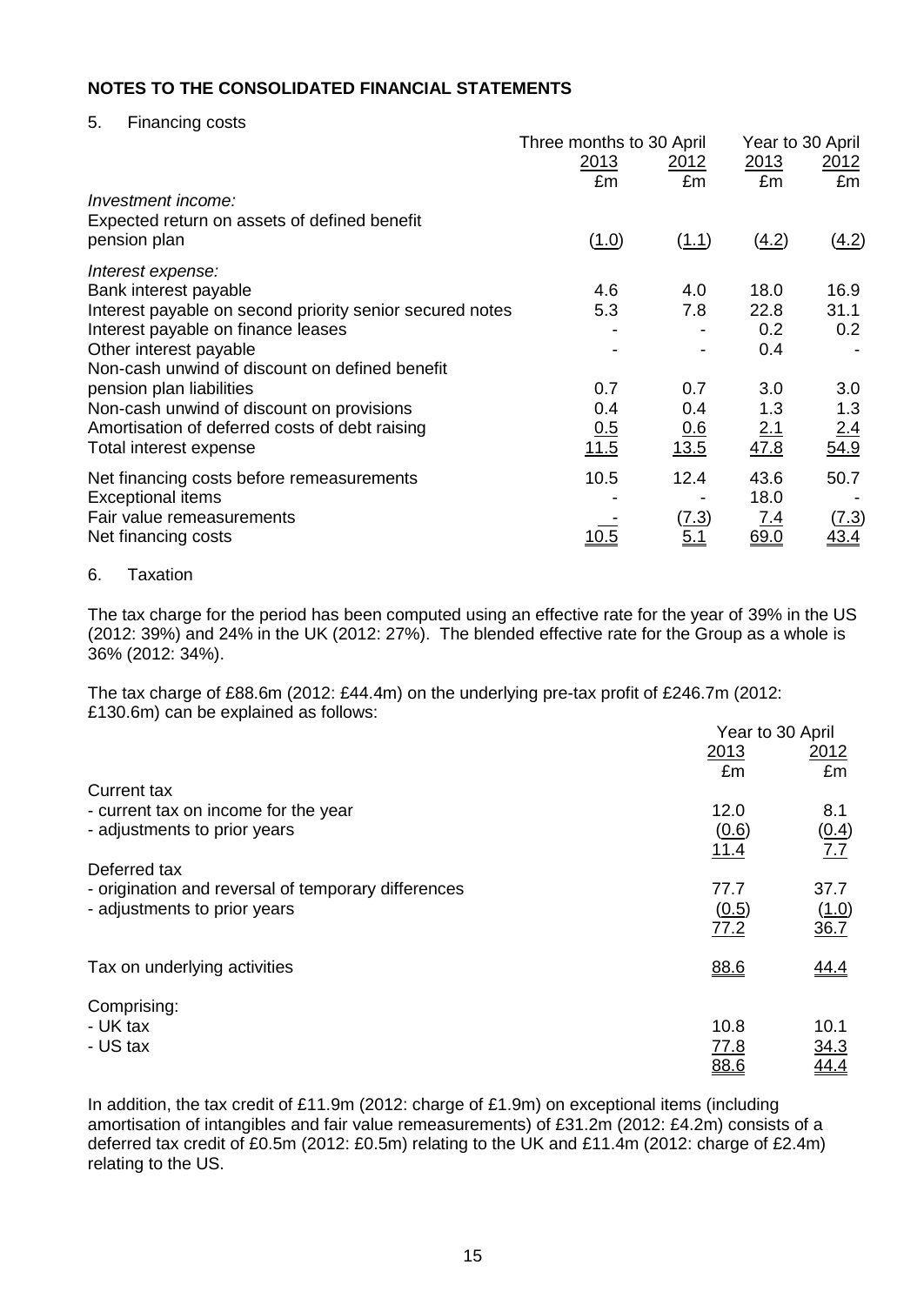## 7. Earnings per share

Basic and diluted earnings per share for the three and twelve months ended 30 April 2013 have been calculated based on the profit for the relevant period and the weighted average number of ordinary shares in issue during that period (excluding shares held in treasury and by the ESOT over which dividends have been waived). Diluted earnings per share is computed using the result for the relevant period and the diluted number of shares (ignoring any potential issue of ordinary shares which would be anti-dilutive).

These are calculated as follows:

|                                                            | Three months to<br>30 April |                     | Year to<br>30 April          |                               |
|------------------------------------------------------------|-----------------------------|---------------------|------------------------------|-------------------------------|
|                                                            | 2013                        | 2012                | 2013                         | 2012                          |
| Profit for the financial period (£m)                       | <u>34.1</u>                 | <u>23.5</u>         | 138.8                        | 88.5                          |
| Weighted average number of shares (m) - basic<br>- diluted | 500.6<br>507.3              | 498.8<br>509.7      | <u>500.1</u><br>507.6        | 498.3<br>511.2                |
| Basic earnings per share<br>Diluted earnings per share     | 6.8p<br>6.7p                | <u>4.7p</u><br>4.6p | <u>27.7p</u><br><u>27.3p</u> | <u> 17.8p</u><br><u>17.3p</u> |

Underlying earnings per share (defined in any period as the earnings before exceptional items, amortisation of intangibles and fair value remeasurements for that period divided by the weighted average number of shares in issue in that period) may be reconciled to the basic earnings per share as follows:

|                                                                                     |                       | Three months to<br>30 April |                   | Year to<br>30 April  |  |
|-------------------------------------------------------------------------------------|-----------------------|-----------------------------|-------------------|----------------------|--|
|                                                                                     | 2013                  | 2012                        | 2013              | 2012                 |  |
| Basic earnings per share<br>Exceptional items, amortisation of                      | 6.8p                  | 4.7 <sub>p</sub>            | 27.7 <sub>p</sub> | 17.8p                |  |
| intangibles and fair value remeasurements<br>Tax on exceptional items, amortisation | 0.4p                  | (1.2p)                      | 6.3p              | (0.9p)               |  |
| and remeasurements<br>Underlying earnings per share                                 | (0.2p)<br><u>7.0p</u> | 0.5p<br><u>4.0p</u>         | (2.4p)<br>31.6p   | 0.4p<br><u>17.3p</u> |  |

#### 8. Dividends

During the year, a final dividend in respect of the year ended 30 April 2012 of 2.5p (2011: 2.07p) per share and an interim dividend for the year ended 30 April 2013 of 1.5p (2012: 1.0p) per share were paid to shareholders costing £20.0m (2012: £15.3m).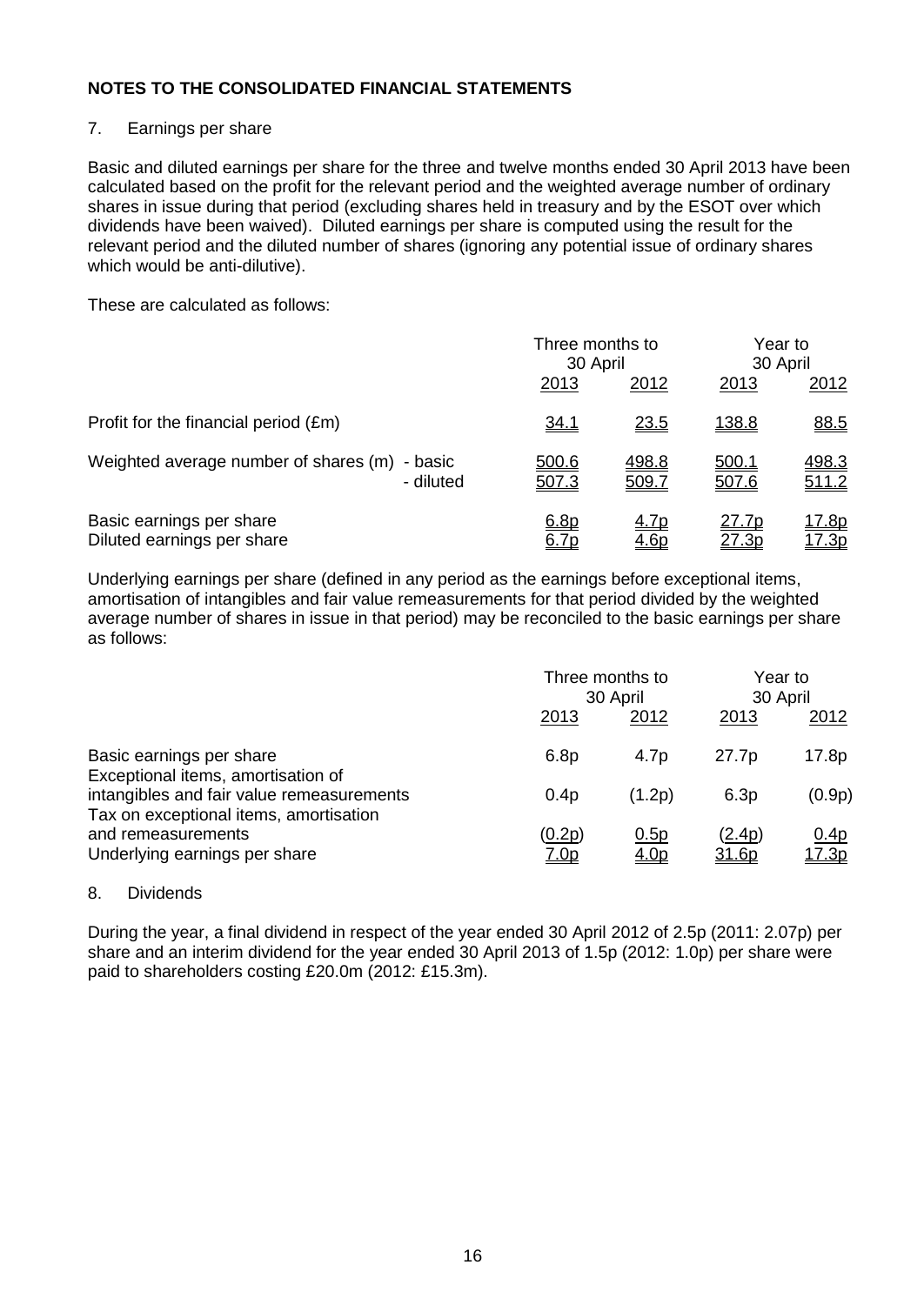## 9. Property, plant and equipment

|                                   |           | 2013    |                | 2012         |
|-----------------------------------|-----------|---------|----------------|--------------|
|                                   | Rental    |         | Rental         |              |
|                                   | equipment | Total   | equipment      | <u>Total</u> |
| Net book value                    | £m        | £m      | £m             | £m           |
| At 1 May                          | 1,118.4   | 1,263.4 | 914.5          | 1,036.2      |
| Exchange difference               | 38.4      | 42.5    | 22.4           | 25.0         |
| <b>Reclassifications</b>          | (1.2)     |         | (0.6)          |              |
| Acquisitions                      | 10.9      | 12.1    | 2.1            | 2.8          |
| Additions                         | 521.0     | 580.4   | 426.2          | 476.4        |
| <b>Disposals</b>                  | (78.4)    | (84.8)  | (71.3)         | (77.2)       |
| Depreciation                      | (201.3)   | (229.0) | (174.9)        | (199.8)      |
| At 30 April                       | 1,407.8   | 1,584.6 | <u>1,118.4</u> | 1,263.4      |
| Share capital and reserves<br>10. |           |         |                |              |
| Ordinary shares of 10p each:      |           |         |                |              |
|                                   | 2013      | 2012    | 2013           | 2012         |

|                                    | Number      | $ -$<br>Number | ---<br>£m   | $-\circ$ . $-$<br>£m |
|------------------------------------|-------------|----------------|-------------|----------------------|
| Authorised                         | 900,000,000 | 900,000,000    | 90.0        | <u>90.0</u>          |
| Allotted, called up and fully paid | 553,325,554 | 553,325,554    | <u>55.3</u> | <u>55.3</u>          |

At 30 April 2013, 50m (2012: 50m) shares were held by the Company and a further 2.8m (2012: 4.6m) shares were held by the Company's Employee Share Ownership Trust.

11. Notes to the cash flow statement

|                                                            | Year to 30 April |        |
|------------------------------------------------------------|------------------|--------|
|                                                            | 2013             | 2012   |
|                                                            | £m               | £m     |
| Cash flow from operating activities<br>a)                  |                  |        |
| Operating profit before exceptional items and amortisation | 290.3            | 181.3  |
| Depreciation                                               | 229.0            | 199.8  |
| EBITDA before exceptional items                            | 519.3            | 381.1  |
| Profit on disposal of rental equipment                     | (14.4)           | (9.4)  |
| Profit on disposal of other property, plant and equipment  | (1.4)            | (1.1)  |
| Increase in inventories                                    | (2.4)            | (0.4)  |
| Increase in trade and other receivables                    | (25.4)           | (20.2) |
| Increase in trade and other payables                       | 22.7             | 12.1   |
| Exchange differences                                       | 0.2              |        |
| Other non-cash movements                                   | 2.7              | 2.5    |
| Cash generated from operations before exceptional items    |                  |        |
| and changes in rental equipment                            | <u>501.3</u>     | 364.6  |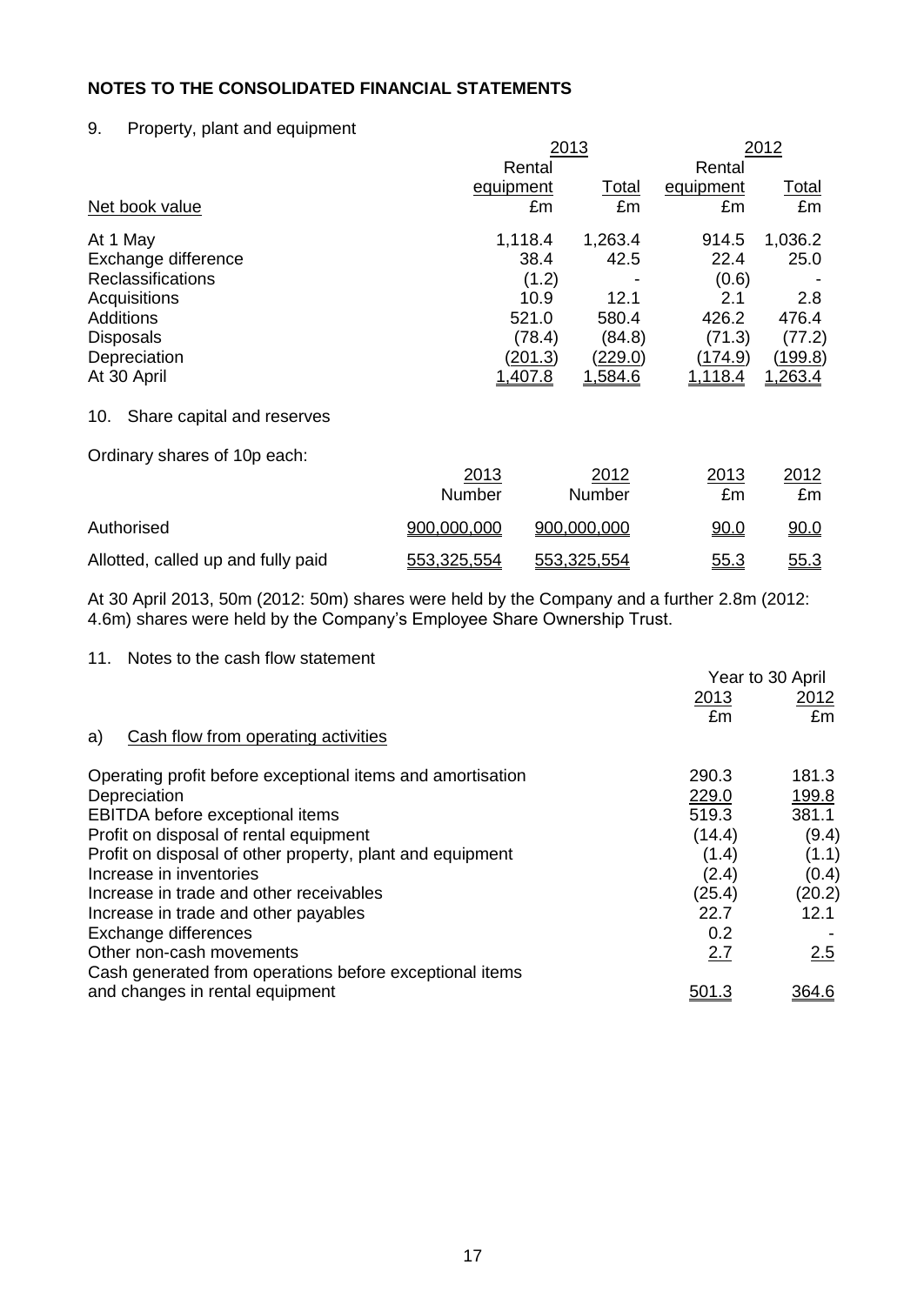11. Notes to the cash flow statement (continued)

## b) Analysis of net debt

Net debt consists of total borrowings less cash and cash equivalents. Borrowings exclude accrued interest. Foreign currency denominated balances are retranslated to pounds sterling at rates of exchange ruling at the balance sheet date.

|                        | 1 May<br>2012<br>£m | Exchange<br>movement<br>£m | Cash<br><u>flow</u><br>£m | Non-cash<br>movements<br>£m | 30 April<br>2013<br>£m |
|------------------------|---------------------|----------------------------|---------------------------|-----------------------------|------------------------|
| Cash                   | (23.4)              | (0.1)                      | 3.2                       | ٠                           | (20.3)                 |
| Debt due within 1 year | 2.1                 |                            | (0.6)                     | 0.7                         | $2.2^{\circ}$          |
| Debt due after 1 year  | 875.6               | 39.1                       | <u>111.2</u>              | <u>6.3</u>                  | 1,032.2                |
| Total net debt         | 854.3               | 39.0                       | <u>113.8</u>              | <u>7.0</u>                  | 1,014.1                |

Details of the Group's cash and debt are given in the Review of Fourth Quarter, Balance Sheet and Cash Flow accompanying these financial statements.

## c) Acquisitions

|                         |      | Year to 30 April |
|-------------------------|------|------------------|
|                         | 2013 | 2012             |
|                         | £m   | £m               |
| Cash consideration paid | 33.8 | 21.9             |

Sunbelt acquired a number of subsidiaries in the year; details of these are provided in note 12.

## 12. Acquisitions

During the year, Sunbelt completed the following acquisitions:

- i) 20 November 2012 the entire business and assets of JMR Industries, Ltd. ('JMR') for an initial consideration of £20.1m (\$32m) with deferred consideration of up to \$12m payable over the next three years depending on future profitability. JMR is a single location energy-related business, renting and selling equipment into the oil and gas industry.
- ii) 28 December 2012 the entire business and assets of Southern Boom & Scissor, Inc. ('SBS') for a cash consideration of £2.6m (\$4.2m). SBS rents equipment to the convention services industry.
- iii) 1 February 2013 substantially all of the assets of Milwaukee High Lift, Inc. and Madison High Lift, Inc. (together 'MHL') for a cash consideration of £4.3m (\$6.7m). MHL's business focuses exclusively on aerial work platform rentals.
- iv) 11 March 2013 the entire business and assets of Raider Pumping Services, L.P. ('Raider') for an initial consideration of £3.4m (\$5.1m) with deferred consideration of up to \$1.5m payable over the next three years depending on future profitability. Raider is a single location water transfer business focusing on the movement of water surrounding drilling sites in the Eagle Ford Shale basin in Texas.
- v) 2 April 2013 the entire issued share capital of Mid-Mountain Machinery, Inc. ('MMM') for a cash consideration of £3.4m (\$5.1m). MMM is a single location equipment rental business located in Spokane, Washington.

The following table sets out the book values of the identifiable assets and liabilities acquired and their fair value to the Group. The fair value adjustments for the MMM acquisition have been determined provisionally at the balance sheet date.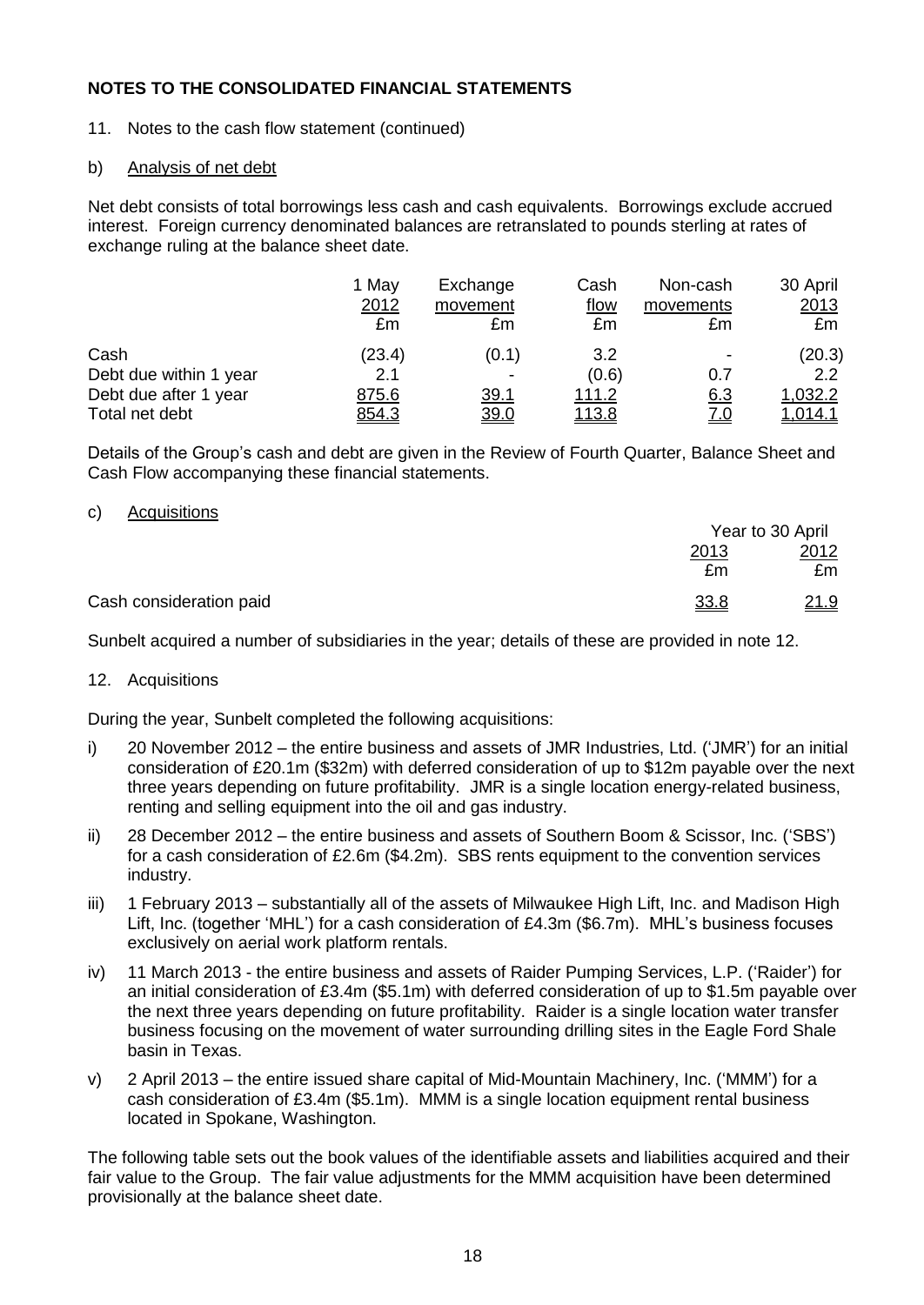### 12. Acquisitions (continued)

|                                                 | Acquirees' | Fair value      |
|-------------------------------------------------|------------|-----------------|
|                                                 | book value | to Group        |
|                                                 | £m         | £m              |
| Net assets acquired                             |            |                 |
| Trade and other receivables                     | 4.5        | 4.5             |
| Inventory                                       | 0.3        | 0.4             |
| Property, plant and equipment                   |            |                 |
| - rental equipment                              | 9.8        | 10.9            |
| - other assets                                  | 1.2        | 1.1             |
| Cash and cash equivalents                       | 0.1        | 0.1             |
| <b>Creditors</b>                                | (0.2)      | (0.2)           |
| Deferred tax                                    |            | (0.7)           |
| Intangible assets (distribution and non-compete |            |                 |
| agreements and customer relationships)          |            | <u> 14.8</u>    |
|                                                 | 15.7       | $\frac{30.9}{}$ |
| Consideration:                                  |            |                 |
| - cash paid                                     |            | 33.8            |
| - deferred consideration payable in cash        |            | 7.7             |
|                                                 |            | 41.5            |
| Goodwill                                        |            | <u>10.6</u>     |
|                                                 |            |                 |

Trade receivables at acquisition were £4.5m at fair value, with no provision for debts which may not be collected.

The goodwill arising can be attributed to the key management personnel and workforce of the acquired businesses and to the benefits the Group expects to derive from the acquisitions. None of the goodwill is expected to be deductible for income tax purposes.

JMR's revenue and operating profit in the period from the date of acquisition to 30 April 2013 were £10m (\$16m) and £3m (\$5m) respectively. Had the acquisition taken place on 1 May 2012 then Group reported revenue and operating profit for the year to 30 April 2013 would have been higher by £21m (\$32m) and £6m (\$9m) respectively. The contribution to revenue and operating profit of the remaining acquisitions completed in the year was not material.

Deferred consideration of up to \$12m relating to JMR and up to \$1.5m relating to Raider is payable contingent on the acquirees meeting or exceeding certain earnings thresholds over the next three years. The fair value of the deferred consideration of £7.7m reflects management's expectation of the likelihood of the earnings targets being achieved and discounted at the Group's cost of debt.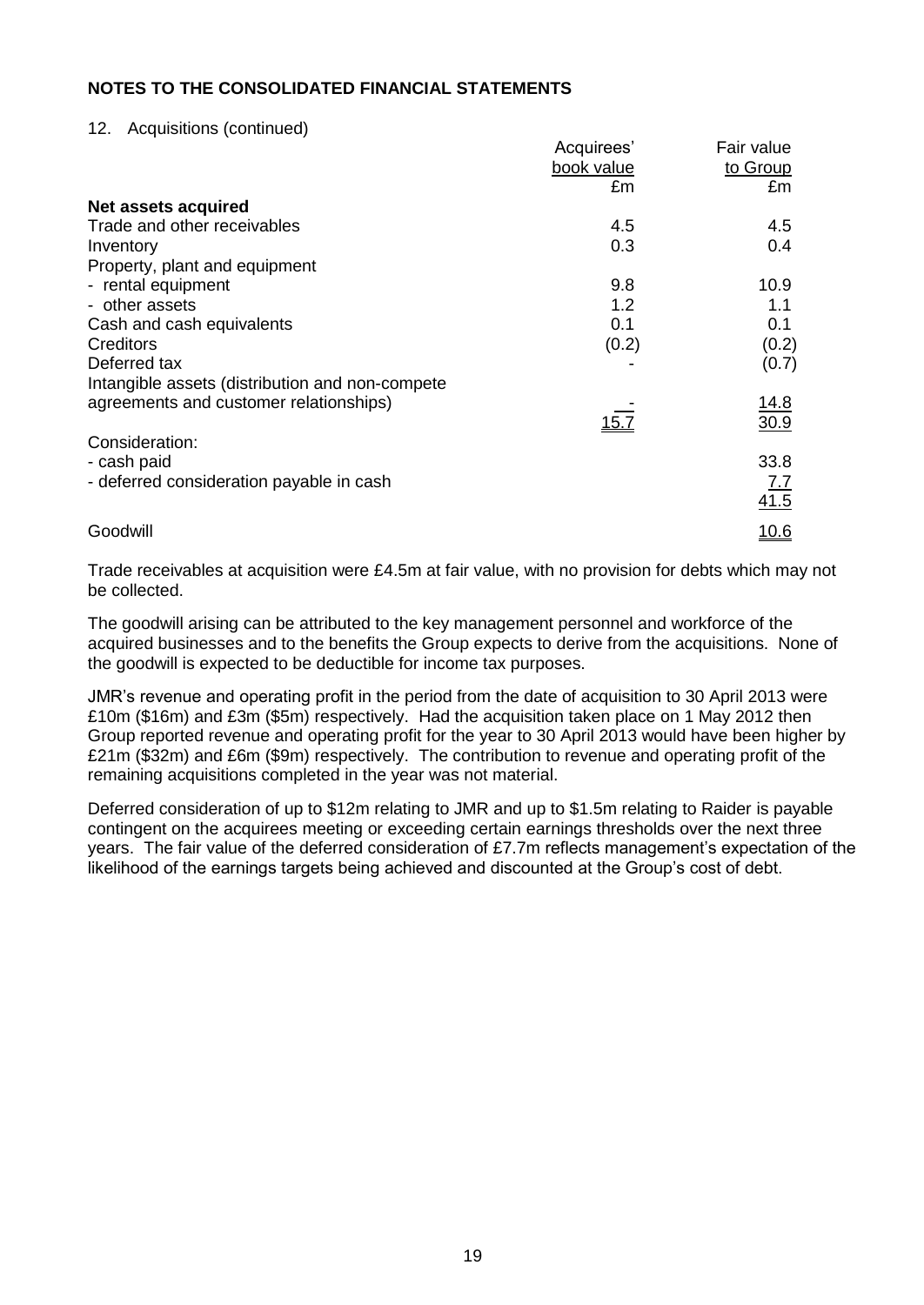## 13. Contingent liabilities

The Group is subject to periodic legal claims in the ordinary course of its business, none of which is expected to have a significant impact on the Group's financial position.

During the year, the Joint Committee on Taxation confirmed the terms of the preliminary agreement reached with the IRS Appeals team in relation to the audits of the tax returns of the Group's US subsidiaries for the four years ended 30 April 2009 and the audits are now closed. There is no significant impact on the financial statements as a result of the conclusion of these audits.

### 14. Events after the balance sheet date

On 10 May 2013, A-Plant acquired the entire issued share capital of Accession Group Limited ("Accession"), including its principal trading subsidiary Eve Trakway Limited for an initial consideration of £28m with deferred consideration of up to £7m payable over the next year depending on profitability. Accession, which is based in Derbyshire and has seven locations across the United Kingdom, is a specialist rental provider of temporary access solutions and traffic management to the events and industrial sectors.

In the year ended 31 March 2013, Accession Group Limited reported revenue of £34m and profit before tax of £4m. This period benefited from a significant amount of Olympics and Paralympic Games related work.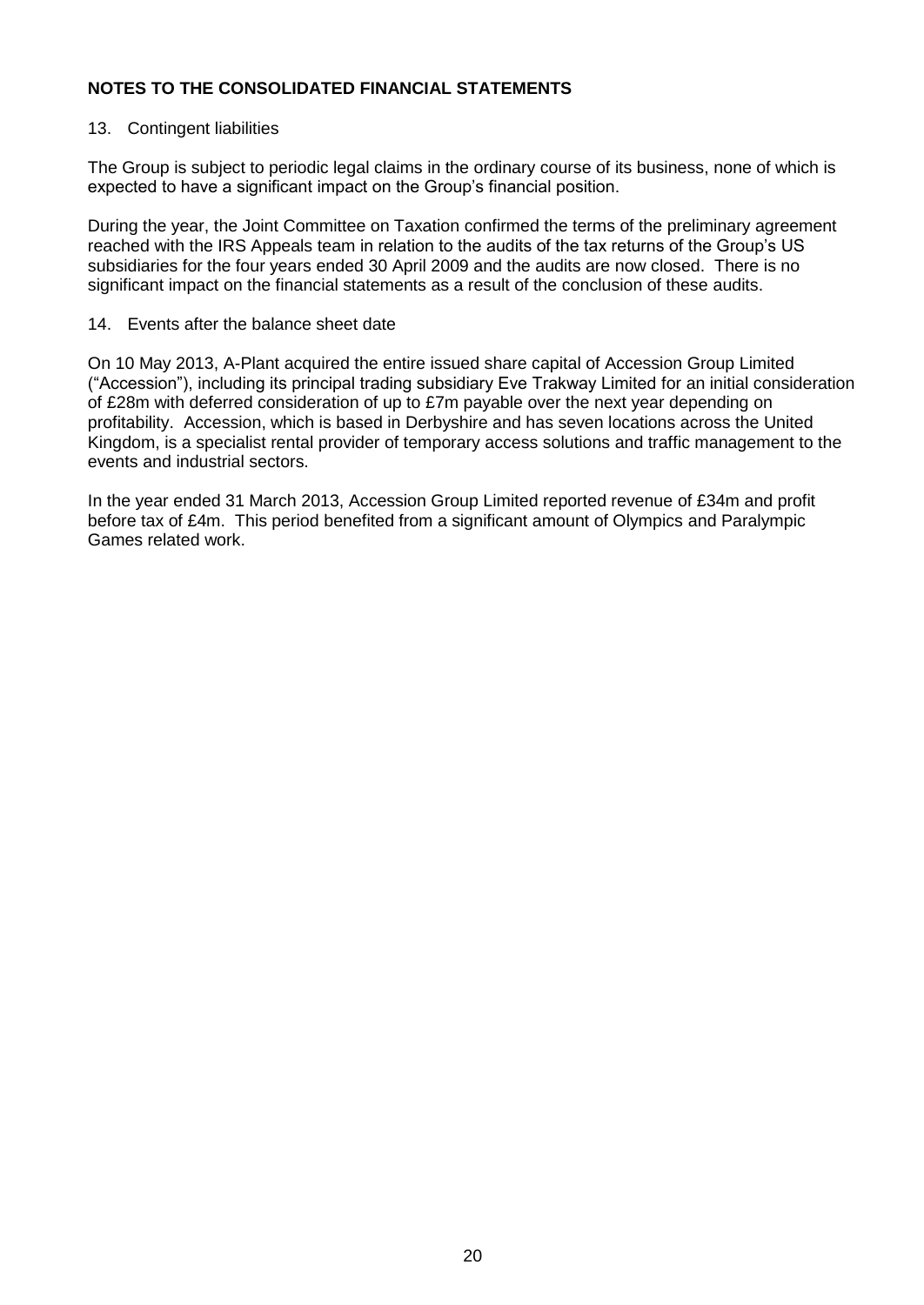## **REVIEW OF FOURTH QUARTER, BALANCE SHEET AND CASH FLOW**

| <b>Fourth quarter</b>                                        | Revenue       |               | <b>EBITDA</b>          |                       | Operating profit     |                              |
|--------------------------------------------------------------|---------------|---------------|------------------------|-----------------------|----------------------|------------------------------|
|                                                              | 2013          | 2012          | 2013                   | 2012                  | 2013                 | 2012                         |
| Sunbelt in \$m                                               | 451.9         | 376.6         | 169.9                  | <u>124.3</u>          | 94.9                 | 61.1                         |
| Sunbelt in £m<br>A-Plant<br>Group central costs              | 294.9<br>52.7 | 237.2<br>50.6 | 111.3<br>13.9<br>(2.7) | 78.3<br>12.6<br>(2.2) | 62.4<br>3.1<br>(2.8) | 38.4<br>1.9<br>(2.3)<br>38.0 |
| Net financing costs<br>Profit before tax, exceptional items, | 347.6         | 287.8         | 122.5                  | 88.7                  | 62.7<br>(10.5)       | (12.4)                       |
| remeasurements and amortisation<br>Fair value remeasurements |               |               |                        |                       | 52.2                 | 25.6<br>7.3                  |
| Amortisation<br>Total Group profit before taxation           |               |               |                        |                       | (1.9)<br>50.3        | (1.0)<br>31.9                |
| <b>Margins</b>                                               |               |               |                        |                       |                      |                              |
| <b>Sunbelt</b>                                               |               |               | 37.6%                  | 33.0%                 | 21.0%                | 16.2%                        |
| A-Plant                                                      |               |               | 26.5%                  | 24.8%                 | 5.9%                 | 3.6%                         |
| Group                                                        |               |               | 35.2%                  | 30.8%                 | 18.0%                | 13.2%                        |

Fourth quarter results reflect the continued strong momentum in the business. Group revenue increased 21% (17% at constant rates) with Sunbelt's rental revenue growing 23% to \$398m (2012: \$323m). This comprised an 18% increase in average fleet on rent and a 6% higher yield. In the UK, A-Plant's fourth quarter rental revenue grew by 11% to £47m (2012: £43m) including a 14% growth in average fleet on rent offset by a 1% yield decline, principally due to a change in fleet mix.

Costs remain under close control in both businesses as we continue to benefit from the business improvement programmes initiated during the recession. As a result, and with the benefit of operational gearing, both businesses improved fourth quarter operating profit significantly.

Group pre-tax profit before fair value remeasurements and amortisation doubled to £52m (2012: £26m). This reflected the operating profit growth and lower net financing costs of £11m (2012: £12m). After £1.9m of intangible amortisation, the statutory profit before tax was £50m (2012: £32m).

## **Balance sheet**

#### Fixed assets

Capital expenditure in the year was £580m (2012: £476m) with £521m invested in the rental fleet (2012: £426m). Capital expenditure by division is as follows:

|                                                                                   |                        | 2013                          |                        | 2012                   |
|-----------------------------------------------------------------------------------|------------------------|-------------------------------|------------------------|------------------------|
|                                                                                   | Replacement            | Growth                        | <b>Total</b>           | <u>Total</u>           |
| Sunbelt in \$m                                                                    | 330.3                  | 383.4                         | <u>713.7</u>           | 596.2                  |
| Sunbelt in £m<br>A-Plant<br>Total rental equipment<br>Delivery vehicles, property | 212.2<br>50.7<br>262.9 | 246.3<br><u>11.8</u><br>258.1 | 458.5<br>62.5<br>521.0 | 367.2<br>59.0<br>426.2 |
| improvements and IT equipment<br>Total additions                                  |                        |                               | 59.4<br>580.4          | 50.2<br>476.4          |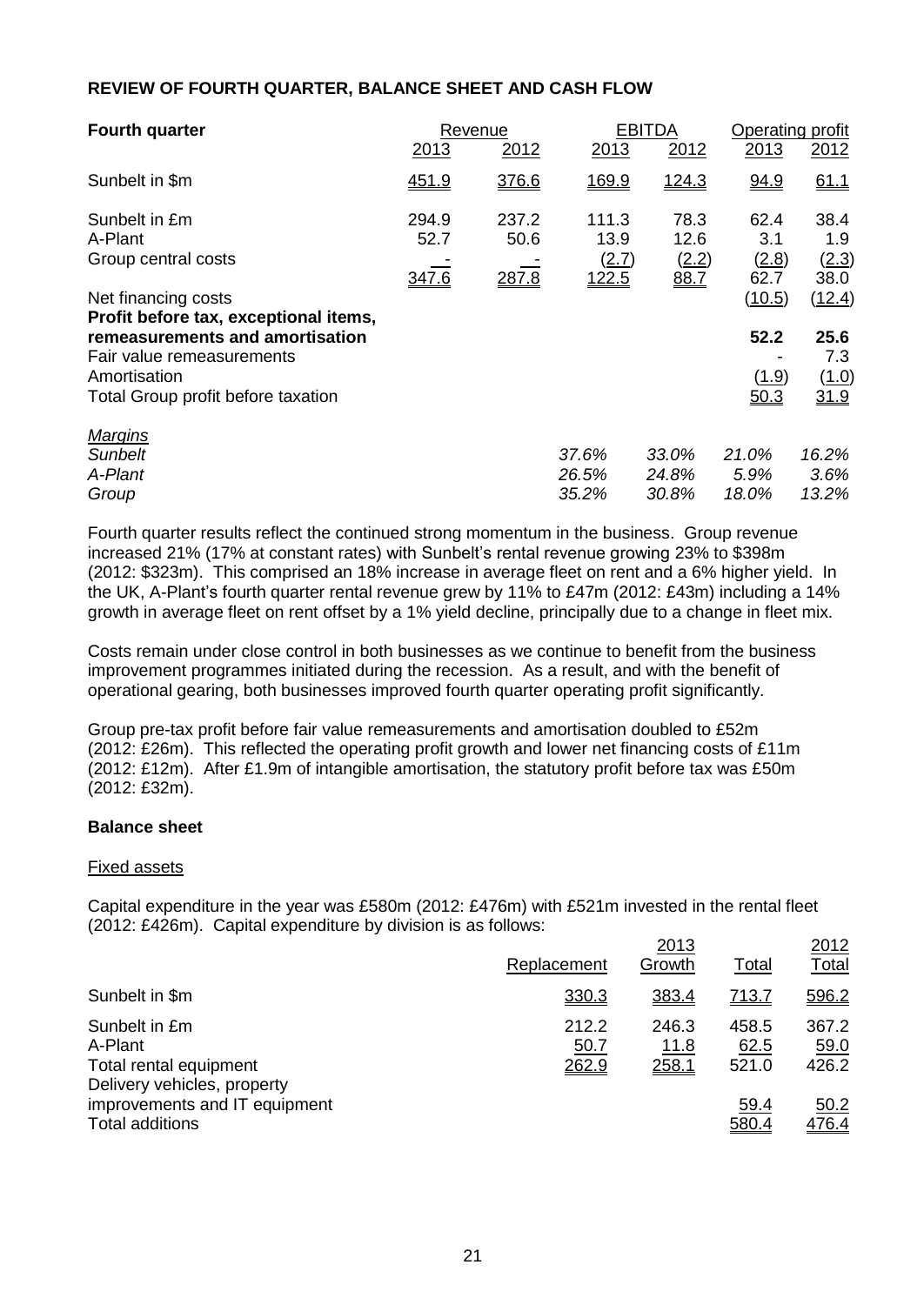Expenditure on rental equipment was 90% of total capital expenditure with the balance relating to the delivery vehicle fleet, property improvements and IT equipment.

US demand remained strong and, as a result, \$383m of rental equipment capital expenditure was spent on growth while \$330m was invested in replacement of existing fleet. The growth proportion is estimated on the basis of the assumption that maintenance capital expenditure in any period is equal to the original cost of equipment sold.

The average age of the Group's serialised rental equipment, which constitutes the substantial majority of our fleet, at 30 April 2013 was 32 months (2012: 37 months) on a net book value basis. Sunbelt's fleet had an average age of 30 months (2012: 36 months) while A-Plant's fleet had an average age of 40 months (2012: 41 months).

| Rental fleet at original cost |                       |                              |                              |                                     | LTM                   |                         |
|-------------------------------|-----------------------|------------------------------|------------------------------|-------------------------------------|-----------------------|-------------------------|
|                               | 30 April 2013         | 30 April 2012                | <b>LTM</b><br>average        | LTM rental<br>revenue               | dollar<br>utilisation | physical<br>utilisation |
| Sunbelt in \$m                | 2,868                 | 2,453                        | <u>2,701</u>                 | <u>1,611</u>                        | 60%                   | <u>71%</u>              |
| Sunbelt in £m<br>A-Plant      | 1,843<br>369<br>2,212 | 1,511<br>358<br><u>1,869</u> | 1,735<br><u>375</u><br>2,110 | 1,023<br><u>183</u><br><u>1,206</u> | 60%<br><u>49%</u>     | 71%<br>69%              |

Dollar utilisation is defined as rental revenue divided by average fleet at original (or "first") cost and, in the year ended 30 April 2013, was 60% at Sunbelt (2012: 58%) and 49% at A-Plant (2012: 48%). Physical utilisation is time-based utilisation, which is calculated as the daily average of the original cost of equipment on rent as a percentage of the total value of equipment in the fleet at the measurement date. In the year ended 30 April 2013, physical utilisation was 71% in Sunbelt (2012: 70%) and 69% at A-Plant (2012: 65%). At Sunbelt, physical utilisation is measured for equipment with an original cost in excess of \$7,500 which comprised approximately 93% of its fleet at 30 April 2013.

#### Trade receivables

Receivable days at 30 April were 44 days (2012: 44 days). The bad debt charge for the year ended 30 April 2013 as a percentage of total turnover was 0.7% (2012: 0.7%). Trade receivables at 30 April 2013 of £185m (2012: £149m) are stated net of provisions for bad debts and credit notes of £16m (2012: £14m) with the provision representing 7.8% (2012: 8.5%) of gross receivables.

#### Trade and other payables

Group payable days were 67 days in 2013 (2012: 70 days) with capital expenditure-related payables, which have longer payment terms, totalling £130m (2012: £133m). Payment periods for purchases other than rental equipment vary between 7 and 60 days and for rental equipment between 30 and 120 days.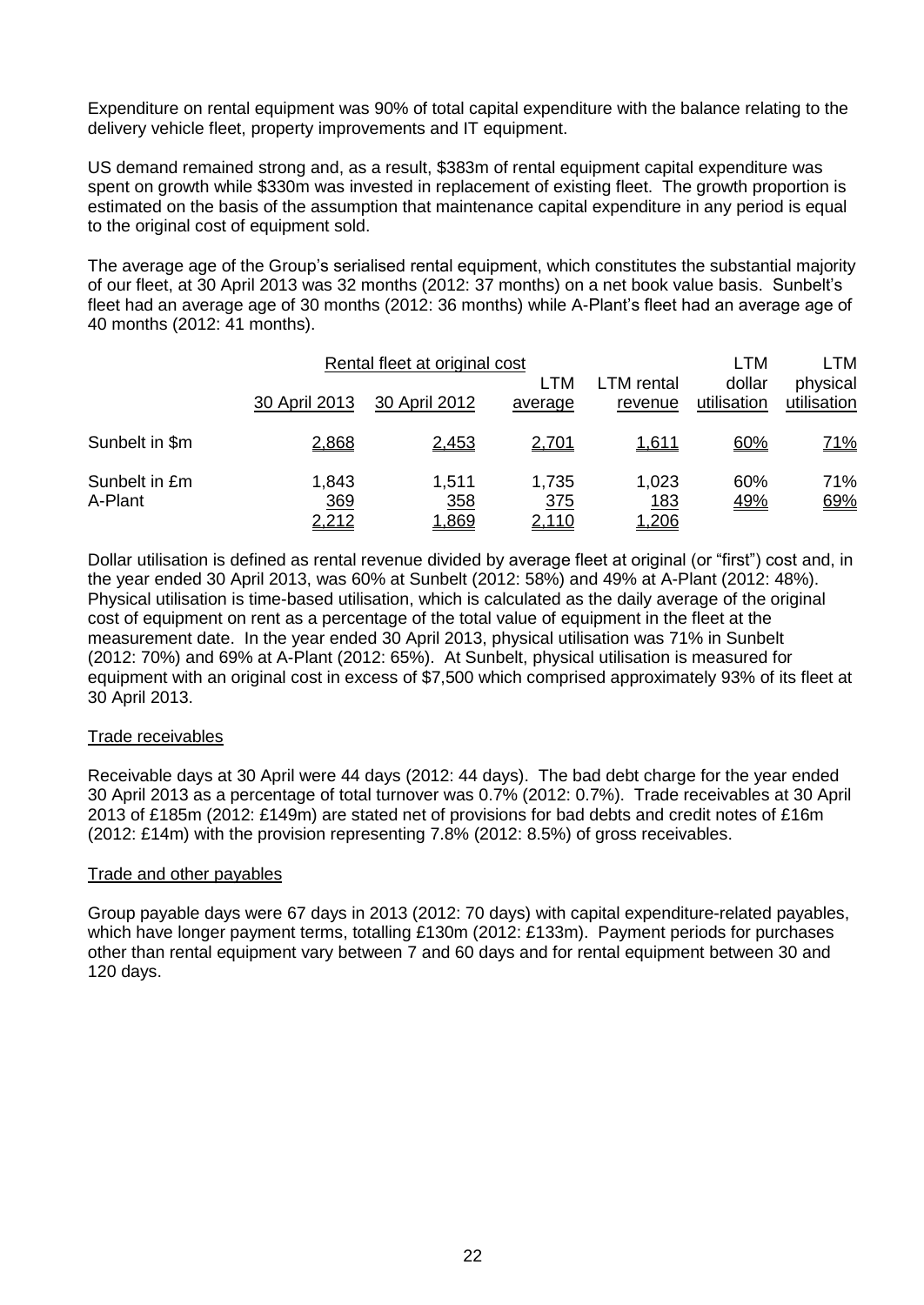|                                                                  |                | Year to 30 April |
|------------------------------------------------------------------|----------------|------------------|
|                                                                  | 2013           | 2012             |
|                                                                  | £m             | £m               |
| <b>EBITDA before exceptional items</b>                           | 519.3          | <u>381.1</u>     |
| Cash inflow from operations before exceptional                   |                |                  |
| items and changes in rental equipment                            | 501.3          | 364.6            |
| Cash conversion ratio*                                           | 96.5%          | 95.7%            |
| Replacement rental capital expenditure                           | (270.6)        | (222.4)          |
| Payments for non-rental capital expenditure                      | (58.3)         | (49.9)           |
| Rental equipment disposal proceeds                               | 87.6           | 83.4             |
| Other property, plant and equipment disposal proceeds            | 7.9            | 6.8              |
| Tax (net)                                                        | (6.8)          | (7.4)            |
| Financing costs                                                  | (41.5)         | (49.1)           |
| Cash inflow before growth capex and payment of exceptional costs | 219.6          | 126.0            |
| Growth rental capital expenditure                                | (253.6)        | (135.4)          |
| <b>Exceptional costs</b>                                         | (15.8)         | (3.3)            |
| Total cash used in operations                                    | (49.8)         | (12.7)           |
| <b>Business acquisitions</b>                                     | <u>(33.8)</u>  | (21.9)           |
| <b>Total cash absorbed</b>                                       | (83.6)         | (34.6)           |
| <b>Dividends</b>                                                 | (20.0)         | (15.3)           |
| Purchase of own shares by the ESOT                               | <u>(10.2)</u>  | (3.5)            |
| Increase in net debt                                             | <u>(113.8)</u> | <u>(53.4)</u>    |

\* Cash inflow from operations before exceptional items and changes in rental equipment as a percentage of EBITDA before exceptional items.

Cash inflow from operations before payment of exceptional costs and net investment in the rental fleet increased by 37% to £501m (2012: £365m). The cash conversion ratio for the year was 97% (2012: 96%).

Total payments for capital expenditure (rental equipment and other PPE) during the year were £583m (2012: £408m). Disposal proceeds received totalled £96m, giving net payments for capital expenditure of £487m in the year (2012: £318m). Financing costs paid totalled £42m (2012: £49m) while net tax payments were £7m (2012: £7m). The decrease from last year in financing costs paid reflects the benefit of lower costs following the new \$500m bond issue and a small benefit from the change in the timing of semi-annual interest payments on the new bond.

Accordingly, in the year the Group generated £220m (2012: £126m) of net cash before discretionary investments made to enlarge the size and hence earning capacity of its rental fleet. After growth capital expenditure, exceptional costs and business acquisitions, there was a net cash outflow of £84m (2012: £35m).

#### Net debt

|                                                     | 2013    | 2012   |
|-----------------------------------------------------|---------|--------|
|                                                     | £m      | £m     |
| First priority senior secured bank debt             | 716.7   | 539.9  |
| Finance lease obligations                           | 2.9     | 3.8    |
| 6.5% second priority senior secured notes, due 2022 | 314.8   |        |
| 9% second priority senior secured notes, due 2016   |         | 334.0  |
|                                                     | 1,034.4 | 877.7  |
| Cash and cash equivalents                           | (20.3)  | (23.4) |
| Total net debt                                      |         | 854.3  |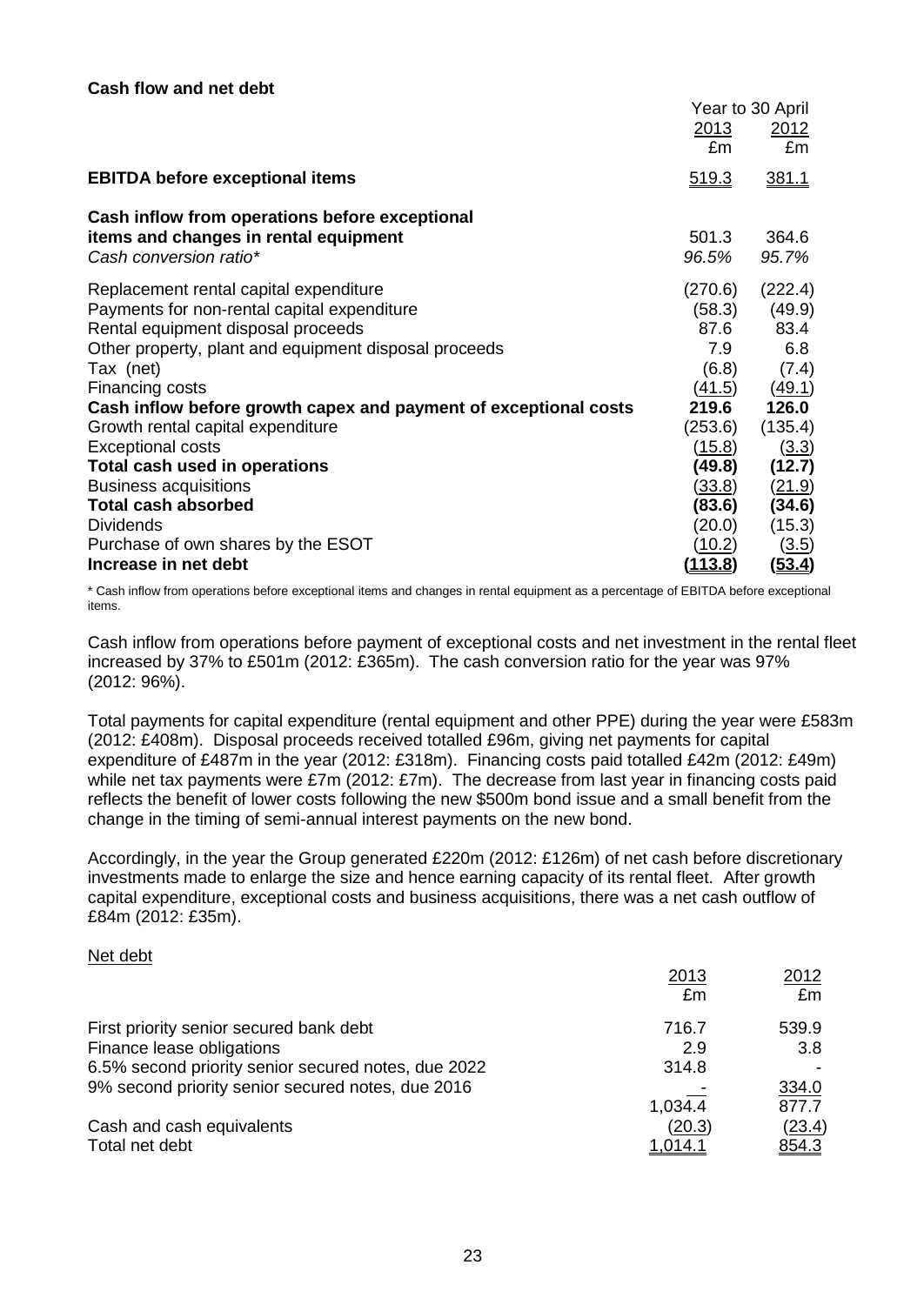Net debt at 30 April 2013 was £1,014m (30 April 2012: £854m) with the increase since April reflecting principally the net cash outflow set out above and £39m of currency translation effect. The Group's EBITDA for the year ended 30 April 2013 was £519m and the ratio of net debt to EBITDA was 2.0 times at 30 April 2013 (2012: 2.2 times).

Under the terms of our asset-based senior bank facility, \$1.8bn is committed until March 2016, whilst the new \$500m senior secured notes mature in July 2022. Our debt facilities therefore remain committed for the long term, with an average of 5 years remaining at 30 April 2013. The weighted average interest cost of these facilities (including non-cash amortisation of deferred debt raising costs) is approximately 4.1%. The terms of the new \$500m senior secured notes are similar to the redeemed \$550m notes with financial performance covenants only measured at the time new debt is raised.

There are two financial performance covenants under the asset-based first priority senior bank facility:

- funded debt to LTM EBITDA before exceptional items not to exceed 4.0 times; and
- a fixed charge ratio (comprising LTM EBITDA before exceptional items less LTM net capital expenditure paid in cash over the sum of scheduled debt repayments plus cash interest, cash tax payments and dividends paid in the last 12 months) which must be equal to or greater than 1.1 times.

These covenants do not, however, apply when excess availability (the difference between the borrowing base and net facility utilisation) exceeds \$216m. At 30 April 2013 availability under the bank facility was \$667m (\$516m at 30 April 2012), with an additional \$262m of suppressed availability meaning that covenants were not measured at 30 April 2013 and are unlikely to be measured in forthcoming quarters.

As a matter of good practice, we calculate the covenant ratios each quarter. At 30 April 2013, as a result of the significant investment in our rental fleet, the fixed charge ratio, as expected, did not meet the covenant requirement whilst the leverage ratio did so comfortably. The fact the fixed charge ratio is below 1.1 times does not cause concern given the strong availability and management's ability to flex capital expenditure downwards at short notice.

## **Financial risk management**

The Group's trading and financing activities expose it to various financial risks that, if left unmanaged, could adversely impact on current or future earnings. Although not necessarily mutually exclusive, these financial risks are categorised separately according to their different generic risk characteristics and include market risk (foreign currency risk and interest rate risk), credit risk and liquidity risk.

## Market risk

The Group's activities expose it primarily to interest rate and currency risk. Interest rate risk is monitored on a continuous basis and managed, where appropriate, through the use of interest rate swaps whereas the use of forward foreign exchange contracts to manage currency risk is considered on an individual non-trading transaction basis. The Group is not exposed to commodity price risk or equity price risk as defined in IFRS 7.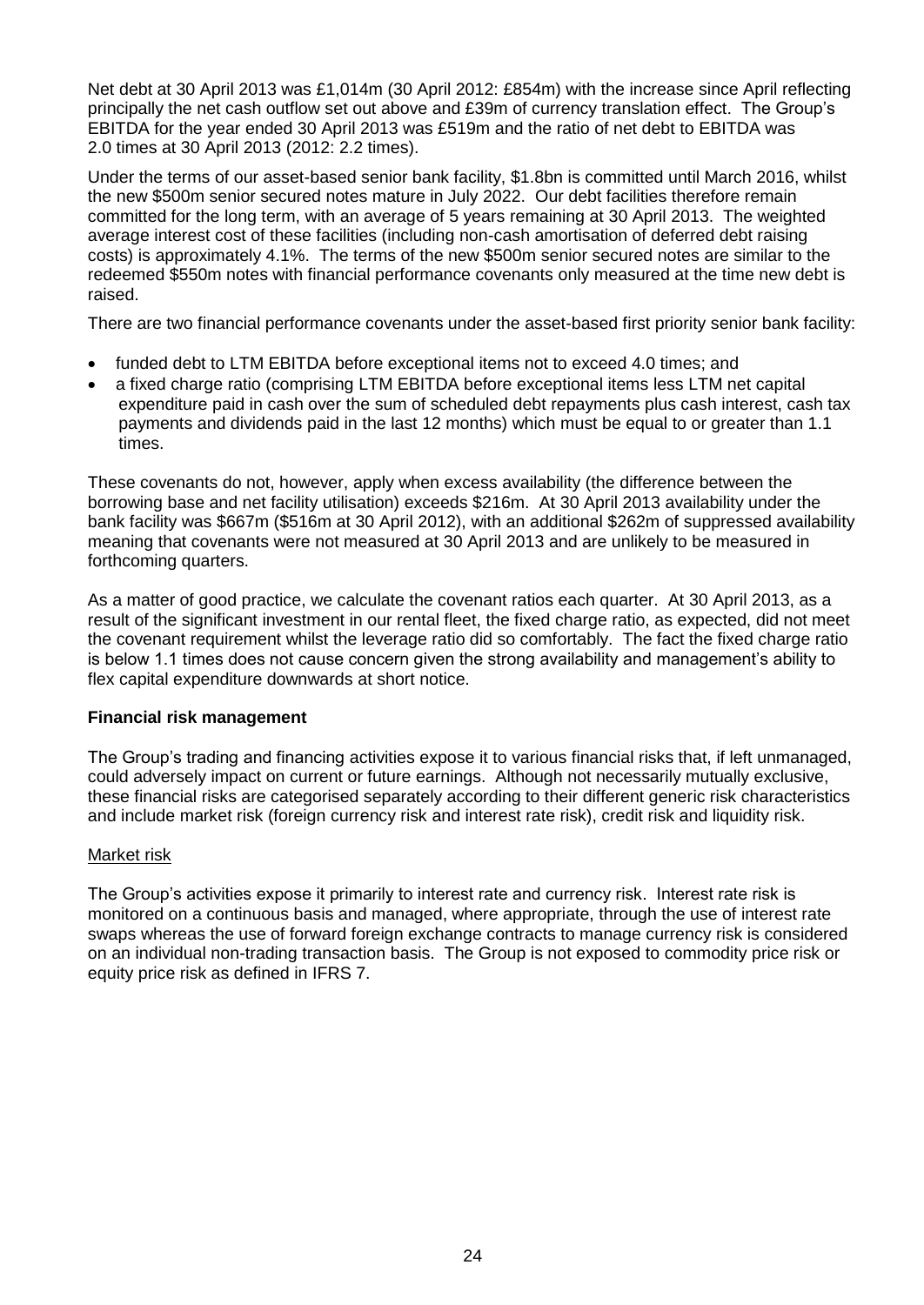#### *Interest rate risk*

The Group has fixed and variable rate debt in issue with 31% of the drawn debt at a fixed rate as at 30 April 2013. The Group's accounting policy requires all borrowings to be held at amortised cost. As a result, the carrying value of fixed rate debt is unaffected by changes in credit conditions in the debt markets and there is therefore no exposure to fair value interest rate risk. The Group's debt that bears interest at a variable rate comprises all outstanding borrowings under the senior secured credit facility. The interest rates currently applicable to this variable rate debt are LIBOR as applicable to the currency borrowed (US dollars or pounds) plus 200bp.

The Group periodically utilises interest rate swap agreements to manage and mitigate its exposure to changes in interest rates. However, during the year ended and as at 30 April 2013, the Group had no such swap agreements outstanding. The Group may, at times, hold cash and cash equivalents, which earn interest at a variable rate.

## *Currency exchange risk*

Currency exchange risk is limited to translation risk as there are no transactions in the ordinary course of business that take place between foreign entities. The Group's reporting currency is the pound sterling. However, a majority of our assets, liabilities, revenue and costs is denominated in US dollars. The Group has arranged its financing such that, at 30 April 2013, virtually all of its debt was denominated in US dollars so that there is a natural partial offset between its dollar-denominated net assets and earnings and its dollar-denominated debt and interest expense. At 30 April 2013, dollar denominated debt represented approximately 71% of the value of dollar-denominated net assets (other than debt). Based on the current currency mix of our profits and on dollar debt levels, interest and exchange rates at 30 April 2013, a 1% change in the US dollar exchange rate would impact pretax profit by £2m.

The Group's exposure to exchange rate movements on trading transactions is relatively limited. All Group companies invoice revenue in their respective local currency and generally incur expense and purchase assets in their local currency. Consequently, the Group does not routinely hedge either forecast foreign exchange exposures or the impact of exchange rate movements on the translation of overseas profits into sterling. Where the Group does hedge, it maintains appropriate hedging documentation. Foreign exchange risk on significant non-trading transactions (e.g. acquisitions) is considered on an individual basis.

## Credit risk

The Group's principal financial assets are cash and bank balances and trade and other receivables. The Group's credit risk is primarily attributable to its trade receivables. The amounts presented in the balance sheet are net of allowances for doubtful receivables. The credit risk on liquid funds and derivative financial instruments is limited because the counterparties are banks with high credit ratings assigned by international credit rating agencies.

The Group has a large number of unrelated customers, serving almost 500,000 during the financial year, and does not have any significant credit exposure to any particular customer. Each business segment manages its own exposure to credit risk according to the economic circumstances and characteristics of the markets they serve. The Group believes that management of credit risk on a devolved basis enables it to assess and manage credit risk more effectively. However, broad principles of credit risk management practice are observed across the Group, such as the use of credit reference agencies and the maintenance of credit control functions.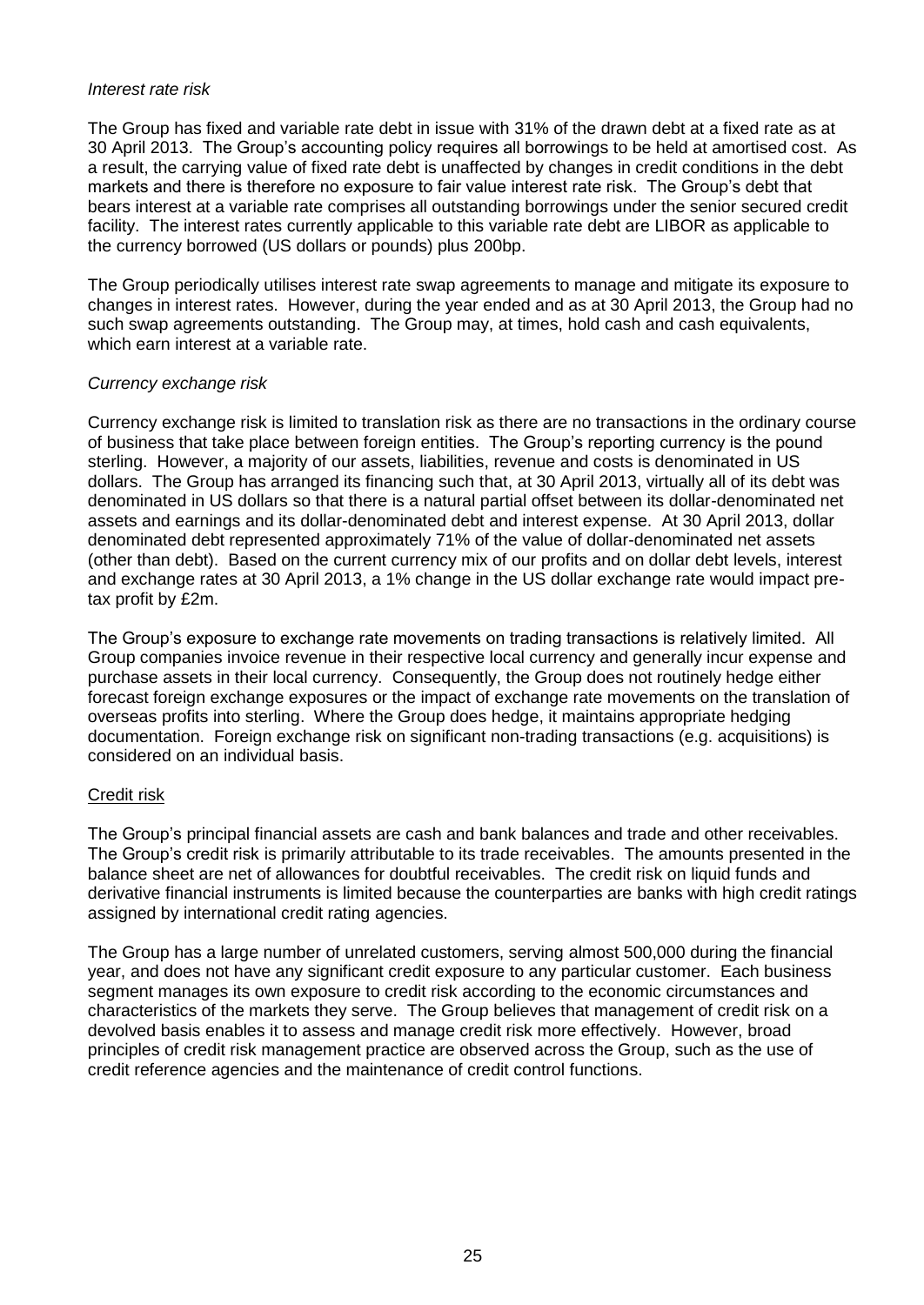## Liquidity risk

Liquidity risk is the risk that the Group could experience difficulties in meeting its commitments to creditors as financial liabilities fall due for payment.

The Group generates significant free cash flow (defined as cash flow from operations less replacement capital expenditure net of proceeds of asset disposals, interest paid and tax paid). This free cash flow is available to the Group to invest in growth capital expenditure, acquisitions and dividend payments or to reduce debt.

In addition to the strong free cash flow from normal trading activities, additional liquidity is available through the Group's ABL facility. At 30 April 2013, excess availability under the \$1.8bn facility was \$667m (£429m).

## **Principal risks and uncertainties**

The Group faces a number of risks and uncertainties in its day-to-day operations and it is management's role to mitigate and manage these risks. The Board has established a formal risk management process which has identified the following principal risks and uncertainties which could affect employees, operations, revenue, profits, cash flows and assets of the Group.

#### Economic conditions

#### *Potential impact*

In the longer term, there is a link between demand for our services and levels of economic activity. The construction industry, from which we earn the majority of our revenue, is cyclical and typically lags the general economic cycle by between six and 18 months. Our performance is currently ahead of the economic cycle and we therefore expect to see further upside as the economy returns to growth. However, this recovery could be derailed by further economic shocks which could affect demand for our services.

## *Mitigation*

- Prudent management through the different phases of the cycle.
- Flexibility in the business model.
- Capital structure and debt facilities arranged in recognition of the cyclical nature of our market and able to withstand market shocks.

#### **Competition**

#### *Potential impact*

The already competitive market could become even more competitive and we could suffer increased competition from large national competitors or small companies operating at a local level resulting in reduced market share and lower revenue.

#### *Mitigation*

- Create commercial advantage by providing the highest level of service, consistently and at a price which offers value.
- Excel in the areas that provide barriers to entry to newcomers: industry-leading IT, experienced personnel and a broad network and equipment fleet.
- Regularly estimate and monitor our market share and track the performance of our competitors.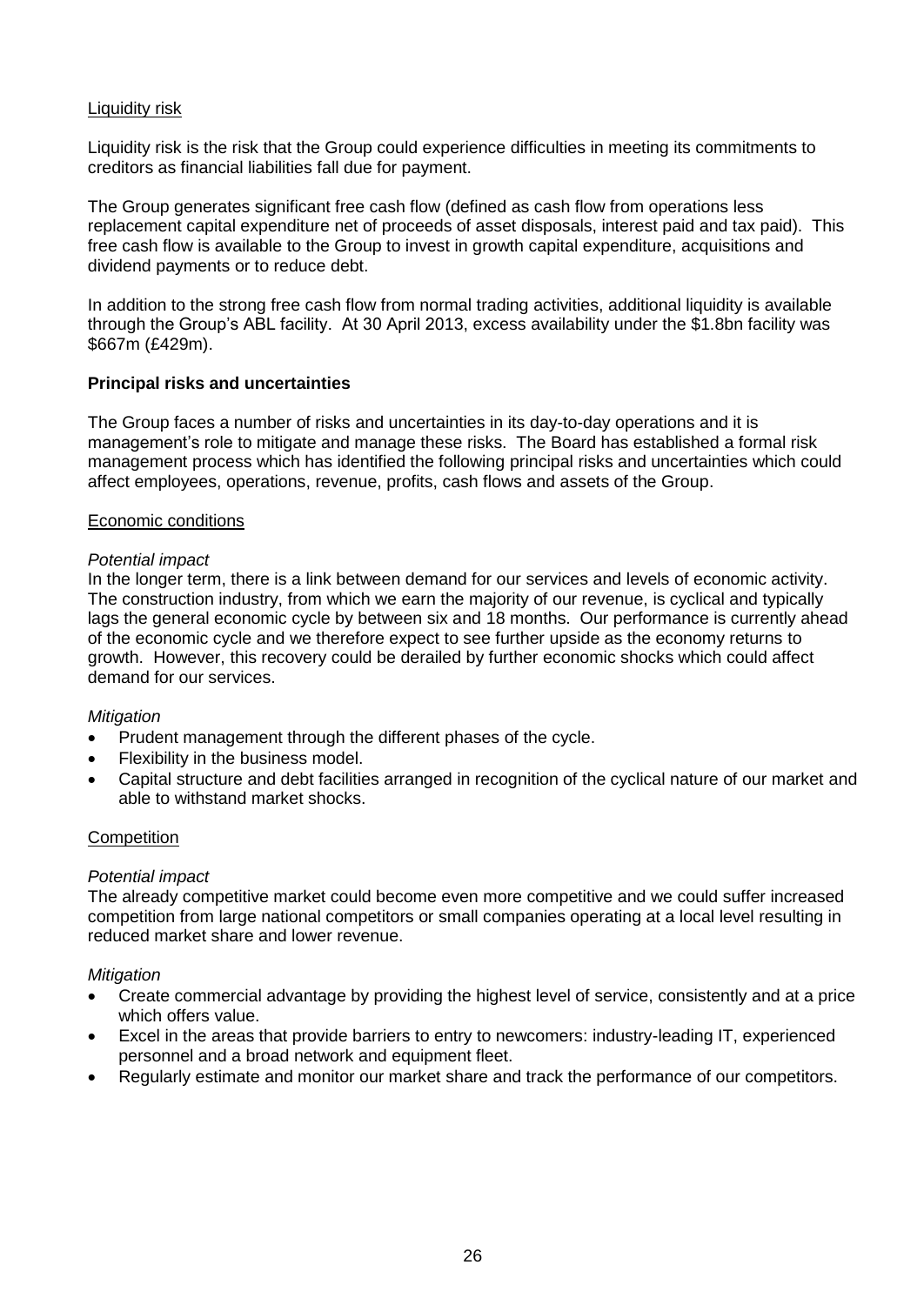## **Financing**

## *Potential impact*

Debt facilities are only ever committed for a finite period of time and we need to plan to renew our facilities before they mature and guard against default. Our loan agreements also contain conditions (known as covenants) with which we must also comply.

## *Mitigation*

- Maintain conservative (below 2 times) net debt to EBITDA leverage which helps minimise our refinancing risk.
- Maintain long debt maturities currently five years.
- Use of asset-based senior facility means none of our debt contains quarterly financial covenants when availability under the facility (\$667m at year end) exceeds \$216m.

## Business continuity

## *Potential impact*

We are heavily dependent on technology for the smooth running of our business given the large number of both units of equipment we rent and our customers. A serious uncured failure in our point of sale IT platforms would have an immediate impact, rendering us unable to record and track our high volume, low transaction value operations.

## *Mitigation*

- Robust and well protected data centres with multiple data links to protect against the risk of failure.
- Detailed business recovery plans which are tested periodically.
- Separate near-live back-up data centres which are designed to be able to provide the necessary services in the event of a failure at the primary site.

## People

## *Potential impact*

Retaining and attracting good people is key to delivering superior performance and customer service. Excessive staff turnover is likely to impact on our ability to maintain the appropriate quality of service to our customers and would ultimately impact our financial performance adversely.

## *Mitigation*

- Provide well structured and competitive reward and benefit packages that ensure our ability to attract and retain the employees we need.
- Ensure that our staff have the right working environment and equipment to enable them to do the best job possible and maximise their satisfaction at work.
- Invest in training and career development opportunities for our people to support them in their careers.

## Health and safety

## *Potential impact*

We need to comply with laws and regulations governing occupational health and safety matters. Furthermore, accidents could happen which might result in injury to an individual, claims against the Group and damage to our reputation.

## *Mitigation*

- Maintain appropriate health and safety policies and procedures regarding the need to comply with laws and regulations and to reasonably guard our employees against the risk of injury.
- Induction and training programmes reinforce health and safety policies.